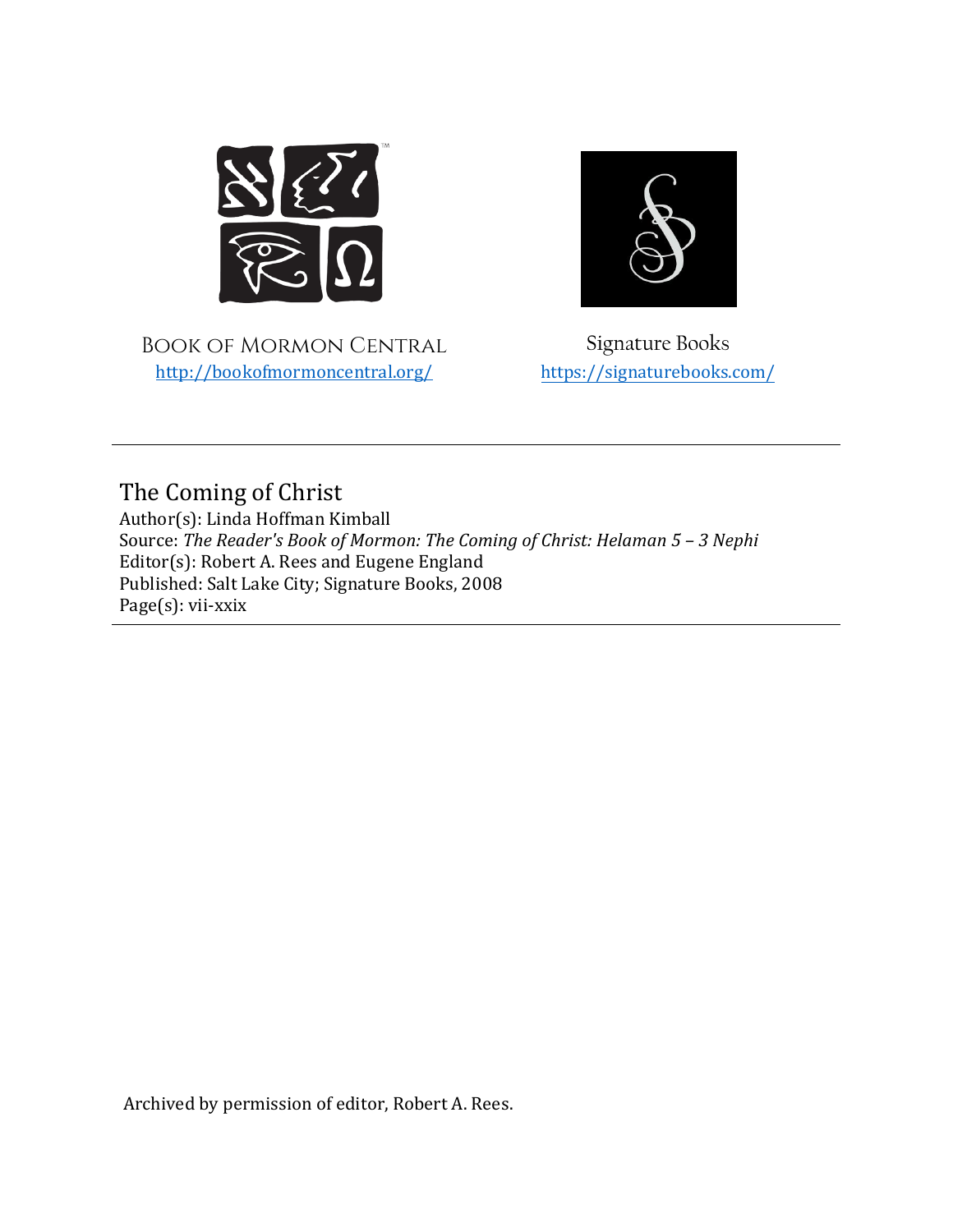## The Coming of Christ Linda Hoffman Kimball

When I began my navigation through the Book of Mormon, I felt like Lehi on his ocean voyage: these were uncharted waters for me. I was a college-aged Christian learning about Mormonism for the first time. After months of study, struggle and prayer, I had an encounter with the Holy Spirit which convinced me that the power behind this church was the "truest"thing I would ever know. There was no getting around this emphatic and absolute call to the Mormons. This persuasive experience with the Spirit, however, gave me no answers to the theological and intellectual questions that had seemed so important to me. Confident that God would guide my journey despite my questions, I entered the waters.

I made my way through the Book of Mormon for the first time (although I admit I skipped over the battle scenes that went on and on through the last chapters of Alma). I was aware of the promise in Moroni 10:4 and applied my prayers, faith, and real intent to the challenge. While I never experienced as unequivocal a confirmation as the one I'd had in my college dorm room, I persevered.

Years later when I found myself in a period of fog and doubt following the death of two friends, I wanted reassurance, certainty, something I could count on when all the things I "knew" had been wrenched from every joint. I

vii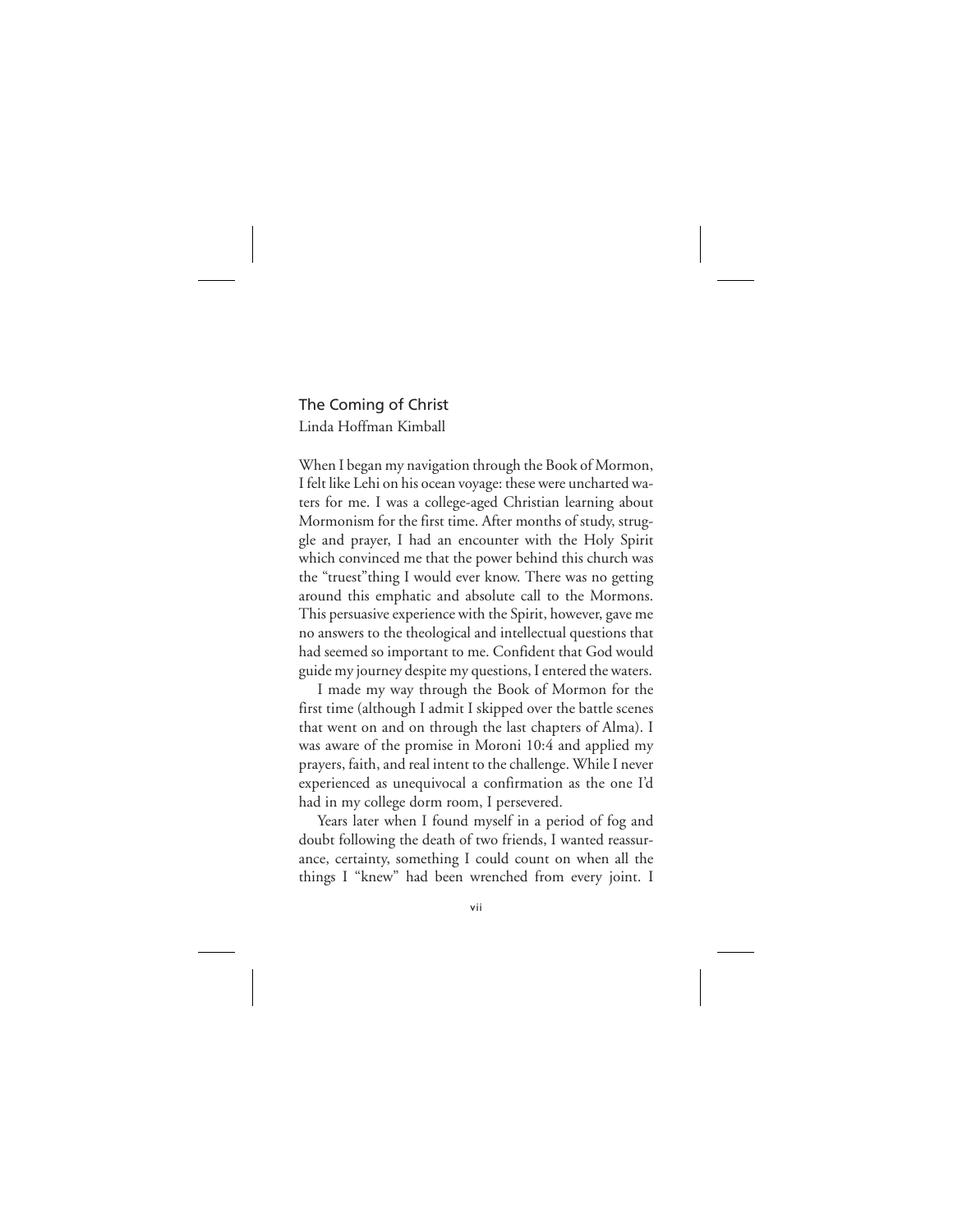prayed again nightly for an answer to the question, "Is the Book of Mormon true?" One night as I offered that familiar prayer, I felt words form in my head and heart: "You are asking the wrong question. You should be asking 'Where does God want you?'" When that question was formed, the answer came flooding in to reaffirm that God wanted me in the Mormon Church.

I have faith that the Book of Mormon is God's word. Faith is mighty. Faith emphasizes trust, not doubt. In a church where the words "truth" and "knowledge" are shibboleths, "faith" is often undervalued.

I should note that this "answer" to my prayer was a communication particularly suited for me. It allowed me to rest assured of the possibility of God's existence. It gave me the assurance that this incredible Being knew and loved me enough to guide my questions as well as my answers. Often I want to stammer, "but, but … what about? … and what about?" but when I do, I imagine God rising up and growling like Aslan, the lion in the *Chronicles of Narnia*. I have become satisfied with minimalist answers.

This reminds me of God's conversation with Moses at the burning bush. When Moses asks who he should say sent him to free the Children of Israel from bondage, God merely says "I AM THAT I AM… Tell them I AM hath sent me unto you" (Exod. 3:14). Here God does not seem preoccupied with parsed definitions and particulars. God IS; accept that prime reality and move on—with freedom.

This also reminds me of when I was in a community theater production of James Baldwin's *Blues for Mr. Charlie*. The director gathered us after rehearsal, as he always did, to give

viii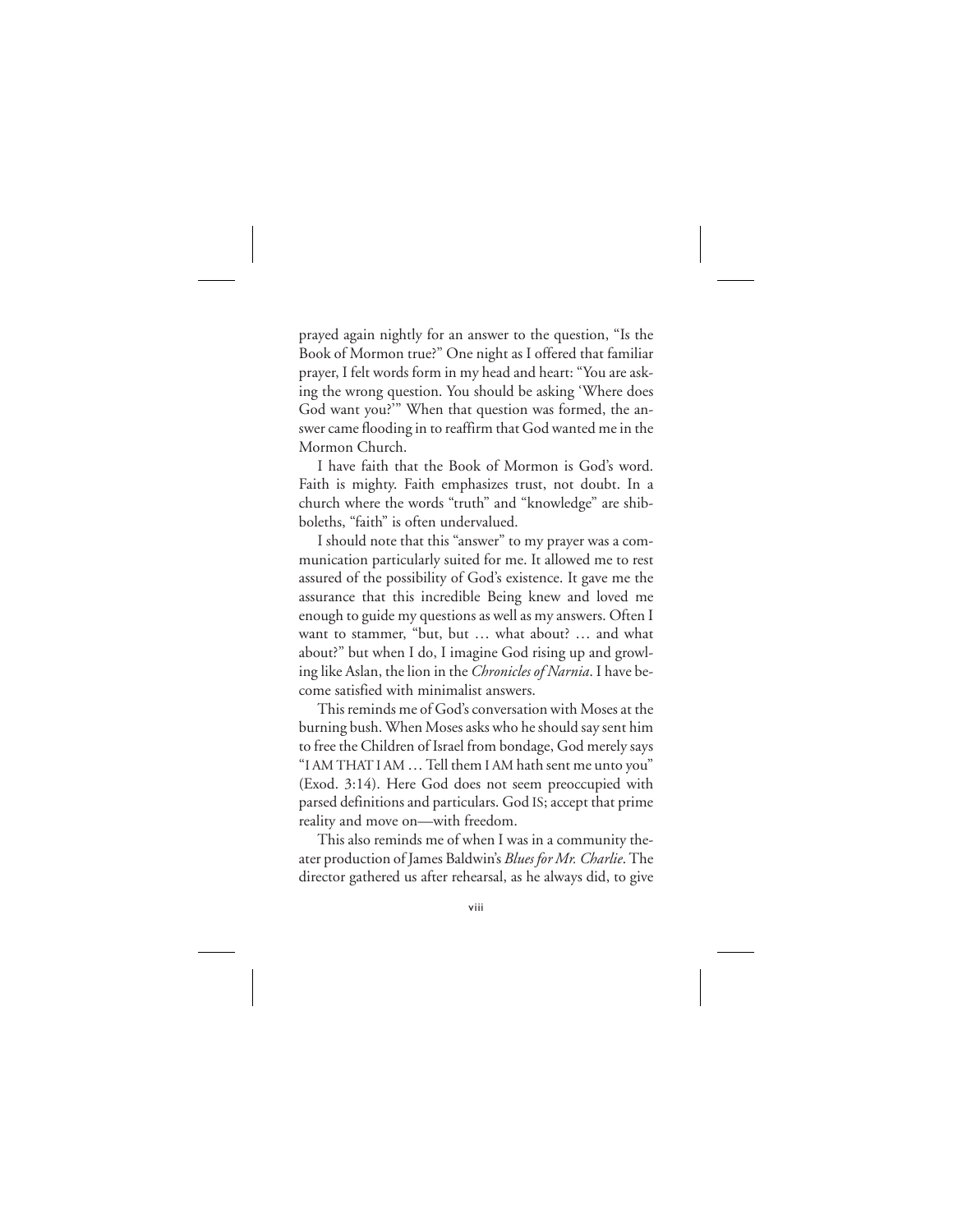us his "notes"—his critique and suggestions for a stronger performance. That night he had a lot of comments for one actor in particular, who countered everything with justifications, apologies, and further questions. Finally, his nerves on edge, the director said in a commanding voice that shook us all, "Shut up and take the note!" His meaning was clear. "I am the director. I'm in charge here. I know what I'm doing. Listen up; shape up and let's get on with it!"

"Take the note!" is what God seems to be saying to me repeatedly. He wants attention to His direction even if I never understand all the "hows" and "whys."

With that background, I turn to the text at hand to offer my personal musings, for whatever value they may have.

As the narrative opens in the fifth chapter of Helaman, we find the turmoil and violence of the Nephite city of Zarahemla, into which "one Samuel, a Lamanite," enters and calls the sinners to repentance. I wonder, as I read this, whether this Lamanite expected to do well among the Nephites, who were his historical enemies. Predictably, he is soon forced out of their city. Seemingly indifferent to this chilly reception, he is ready to head back to his peaceful and God-fearing Lamanite homeland when "the voice of the Lord" orders him to return and deliver a message of impending destruction.

This is a singularly unpleasant assignment for Samuel, but he dutifully goes to it. I wonder if he harbored any subconscious satisfaction in returning to "tell off" the Nephites, who had lorded it over his people for centuries. Was there satisfaction in knowing that his people, the underdogs of the story, had become God's favored people? The record does

ix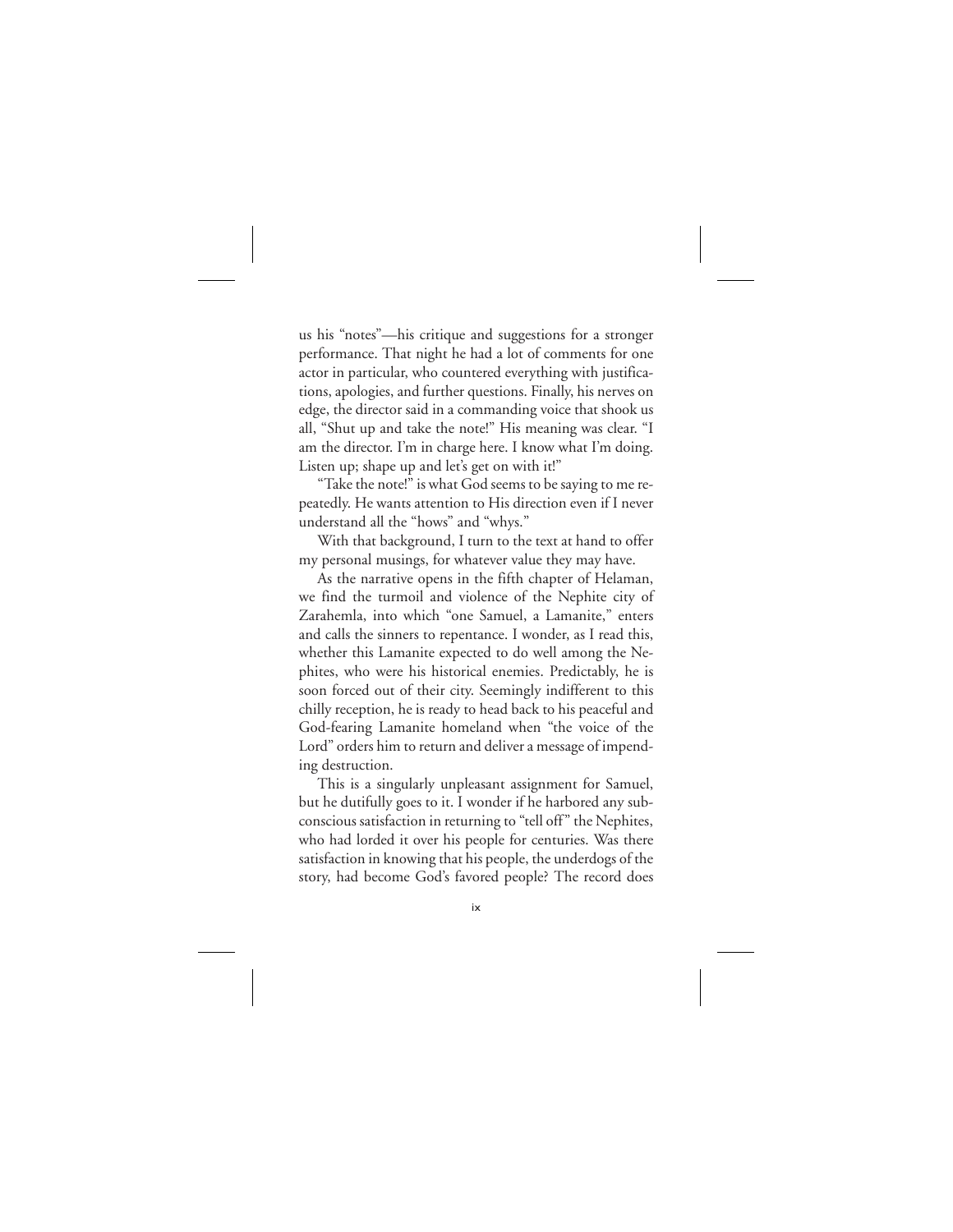not indicate any pettiness on Samuel's part, only the most pure and generous intentions. He says, possibly of his first attempt to preach to the Nephites, that "an angel of the Lord … did bring glad tidings to my soul. And behold, I was sent unto you to declare it unto you also, that ye might have glad tidings; but behold ye would not receive me." He follows this up with predictions of dire consequences, saying the "sword of justice" is about to fall upon the Nephites to their "utter destruction," then adds further gloom by saying the Lamanites would live to see their foe's annihilation.

In pondering Samuel's vivid and cataclysmic vision of the Nephites' future, I notice that he says the city will be spared for now: "If it were not for the righteous which are in this great city, behold I would cause that fire should come down out of heaven, and destroy it." Does this mean that if the righteous folks continued to behave themselves, it would stay God's hand and delay the city's destruction? Would enough repentant Nephites alter the future? Would the prophecies of what was to occur some four hundred years later prove false or was Samuel, seeing into the future as prophets are wont to do, viewing the inescapable fate of people "ripe for destruction"? Admittedly these are questions for which the answers: a) probably would not make sense to me if I heard them, b) are irrelevant to how I live my daily life, and c) would be less interesting to me than musing on the questions themselves.

Samuel goes on to describe an intriguing "curse upon the land," which is attributed to the people's lust for riches and their "wickedness and abominations." The curse makes things hidden in the earth disappear. It is a selective curse in that

x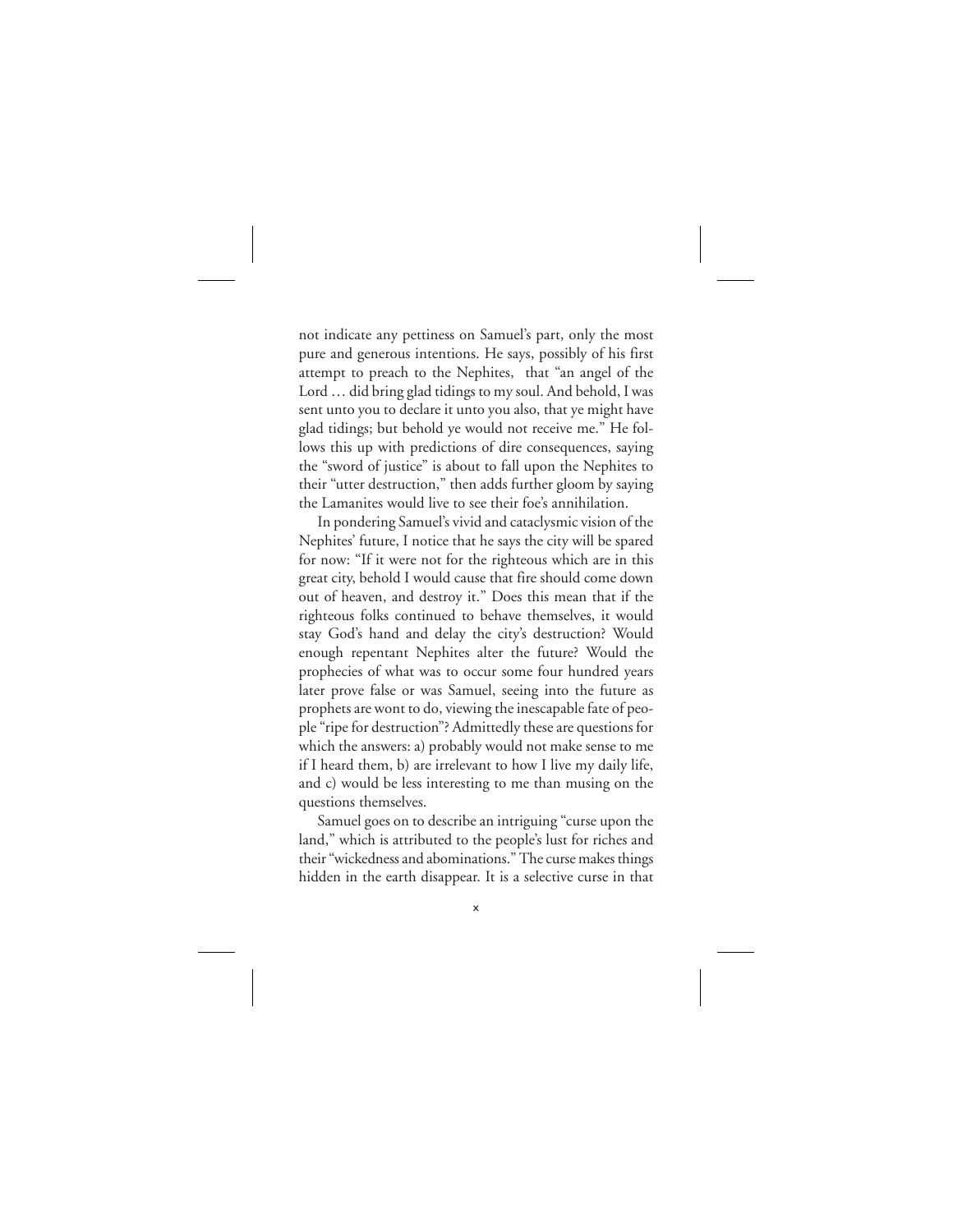only the treasures hidden up by those who do not "remember the Lord [their] God in the things which he hath blessed [them]" are sucked away. It is a kind of moral quicksand, judging in some way whose treasures will be preserved and whose will disappear. It speaks to a lack of trust, which causes people to hide their treasures in the first place. Did God curse them with forgetfulness about where they had put their swords or silver or should it be read more literally to imply that the objects would actually vanish? If so, it is a fascinating soil condition with rich analogous potential.

From a contemporary public relations point of view, Samuel, like most Old Testament and Book of Mormon prophets, lacks the rhetorical techniques of persuasion. Nobody likes to hear what will happen to them because of their bad behavior. If Samuel had employed less doom and gloom and more gentleness, would he have had more success in reaching the willful? In re-examining the earlier passages, I find that Samuel did, in fact, try a somewhat softer approach at the beginning but with no effect. Of course, a twenty-first century overlay is inappropriate here. It seems that in Samuel's day, stark contrasts were the rhetorical expectation. Things had become so polarized that Samuel feels compelled, apparently by the words which the "Lord … doth put into [his] heart," to speak of polar opposites.

His conceptual descriptions are of evil/righteousness, annihilation/everlasting life, spiritual darkness/spiritual light, and he even juxtaposes God's and the devil's "angels": "Behold, we are surrounded by demons, yea, we are encircled about by the angels of him who hath sought to destroy our souls." With this ring of demons, Samuel uses a circular de-

xi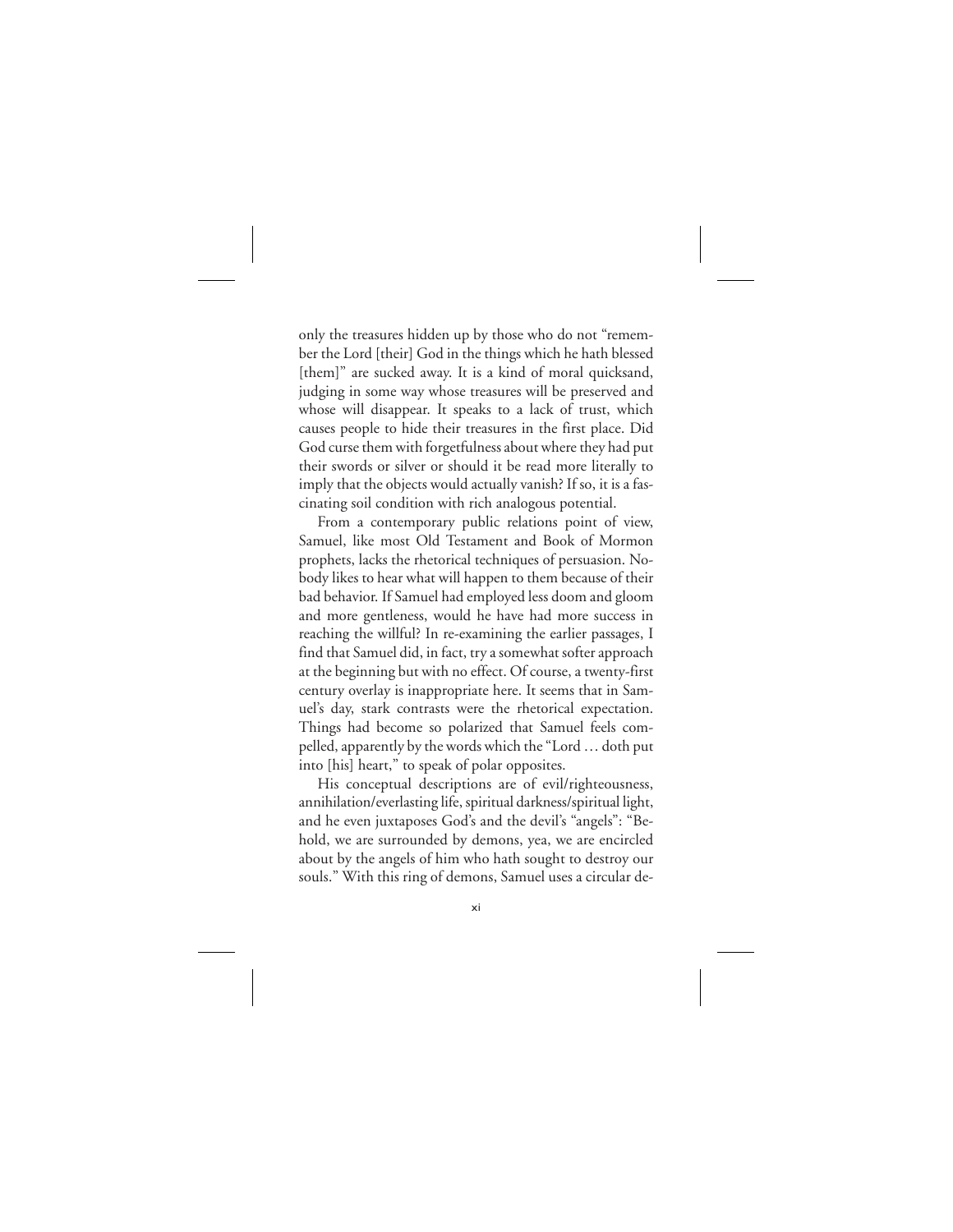scription instead of the teeter-totter opposition; but even this will have an opposite as we will see in due time. I find the geometry of his sermon intriguing and handsome.

He continues to prophesy clearly about the coming of Jesus Christ to the earth. He describes unusual physical phenomena ("many signs and wonders in Heaven") which will accompany Christ's birth and death. He also gives a specific timetable—five years hence—when "there shall be no darkness." Radiating from the description like "shining from shook foil," to use Gerard Manley Hopkins's phrase, are the glad tidings that enlivened Samuel in the first place: "And it shall come to pass that whosoever shall believe on the Son of God, the same shall have everlasting life." This is "Jesus Christ, the Son of God, the Father of Heaven and of earth, the Creator of all things, from the beginning."

He continues, explaining repentance and the theological implications of Christ's life, death, and resurrection. His explanation of what will occur at Christ's death is as full of contrasts as his conceptual descriptions: "[T]he sun shall be darkened and refuse to give his light"; "the earth … one solid mass, shall be broken up … rent in twain, and … found in seams … broken in fragments … both above the earth and both beneath"; "there shall be many mountains laid low, like unto a valley, and … valleys, which shall become mountains"; cities will be desolate; and graves will yield up their dead.

Finally, he prophesies that "darkness should cover the face of the whole earth, for the space of three days." When the Light of the World is murdered, darkness will rule. When "the Creator of all things, from the beginning" dies, all cre-

xii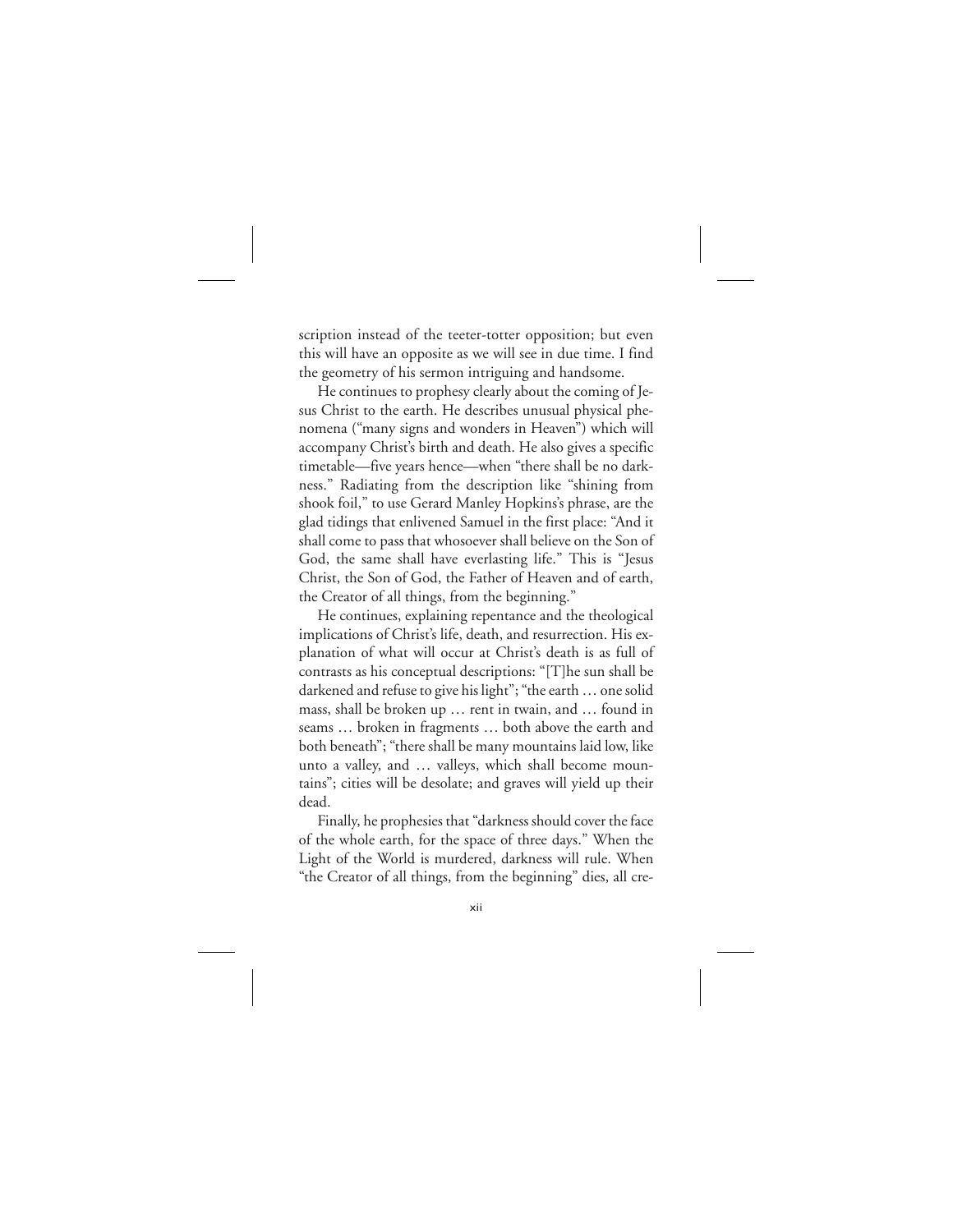ation reacts. The proper order of things is reversed. Samuel demonstrates this already in a metaphoric sense by his presence on the wall of the Nephite city. He is a Lamanite—not of the elite bloodline. He admits that "the Lamanites hath [God] hated, because their deeds have been evil continually." I stumble on this verse. It runs counter to "love the sinner, hate the sin." I can understand anger at those who disregard the principles of civil behavior, but hatred? Besides, Samuel demonstrates that his Lamanite heritage has not diminished him in God's eyes. In fact, he and his people have merely come to an awareness of God's unwavering love. Perhaps "God hated" was a bad choice of words—editorial or prophetic hyperbole.

In whatever way one chooses to explain that verse, the contrast is clear. The Lamanites now "believe the Holy Scriptures, yea, the prophecies of the holy prophets, which are written, which leadeth them to faith on the Lord." To the audience Samuel addresses, the idea of the Lord favoring the Lamanites would be as outrageous as turning valleys into mountains.

Soon Samuel leaps down from the wall, miraculously untouched by the stones and arrows directed at him. Among his last recorded words is a promise to his Lamanite descendants that "the Lord shall prolong their days" and "be merciful unto them … that they shall again be brought to the true knowledge, which is the knowledge of their Redeemer," to "return again unto [him]."

After Samuel escapes and returns home, he "was never heard of more among the Nephites." The next several pages paint the events of five years with a broad brush, highlight-

xiii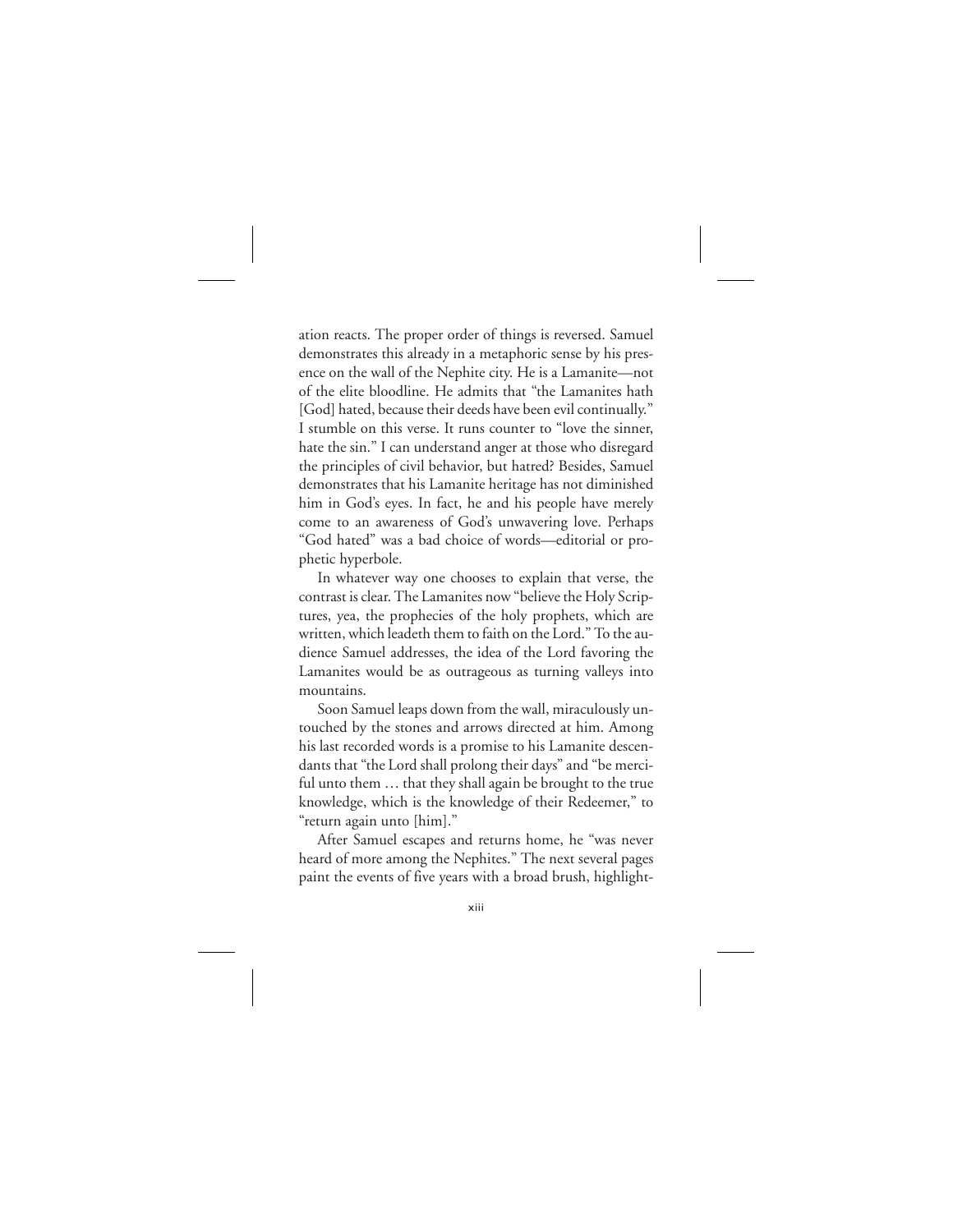ing strains of faith and decline, wonders and doubt. The book of 3 Nephi begins with a remarkable detail. Nephi, the son of Helaman, had baptized those whom Samuel had converted, then "departed out of the land of Zarahemla, giving charge unto his son Nephi … concerning the plates of brass, and all the records which had been kept, and all those things which had been kept sacred, from the departure of Lehi out of Jerusalem: then he departed out of the land, and whither he went, no man knoweth."

I find enormous poignancy in those verses—the passing of the sacred records from father to son and then the father's departure into the unknown. There is no explanation. No indication of the son's reaction other than that he started keeping the records himself. Was there heartache? Encouragement? Grief? What explains a father's abandonment of his son at a such a troubled time? God only knows. My imagination yearns for more detail.

The Nephi who is now in charge of the plates is a man of patience and faith. As the five years pass toward the predicted birth of the Messiah, rancor and uproar swell even more than previously among the Nephites. Finally the unbelievers decree that if the heavenly sign has not appeared by a certain day, the faithful will be put to death. Nephi prays "mightily" on behalf of his people. The tension level, not to mention the decibel level, rises when the unbelievers celebrate with a "great uproar" when it looks like the prophesy may not come true. I can almost hear them snarling.

Nephi is so concerned that he "cried mightily unto the Lord, all the day." Finally, the answer comes. "Lift up your head and be of good cheer: for behold, the time is at hand,

xiv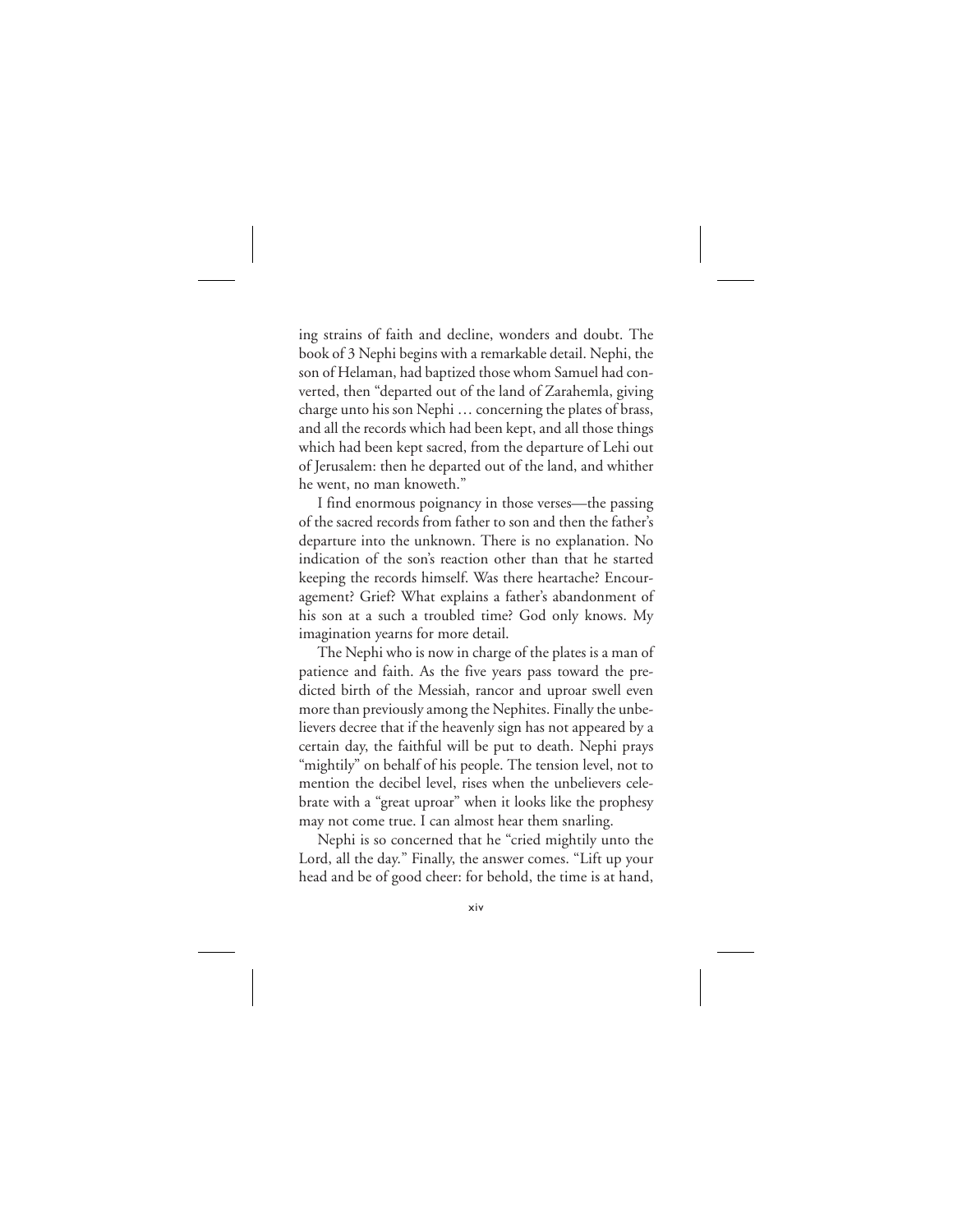and on this night shall the sign be given, and on the morrow come I into the world." This is a staggering declaration. The day before he is born, Christ speaks. God the Son is about to descend to the earth to become that most powerless creature, a human baby, descending from on high to be born in a manger! On the other side of the planet, Mary and Joseph are arriving in Bethlehem. Mary is groaning with the discomfort of pregnancy's last stages. The baby was shown to another Nephi six hundred years earlier in a visionary dream. "Knowest thou the condescension of God?" an angel guide asked Nephi in the dream. "And [Nephi] looked and beheld the virgin … bearing a child in her arms. And the angel said unto [Nephi], behold the Lamb of God, yea, even the Eternal Father!"

The arrival of the awaited day, night, and day of perpetual light persuades "the more part" of the people to believe. Even some of those who were rejoicing at the prospect of the faithful's demise fall to the ground in belief and fear since they expect God to destroy them. Just a few lines after acknowledging the "new star," the editor telescopes time again, taking us at a speedy clip through the next several years with minimal detail. Interspersed among the "came to passes," the editor weaves threads of coming conflicts. In this period—between the sign indicating the Messiah's birth and the predicted sign of his death—a secretive mafia-like organization called the Gadianton robbers develops again in the mountains surrounding the Nephite cities, doing "much slaughter among the people." A telling detail is that the Gadiantons begin to "infest" the land—like vermin or a plague of locusts.

As noted earlier, another haunting detail is that the elder

xv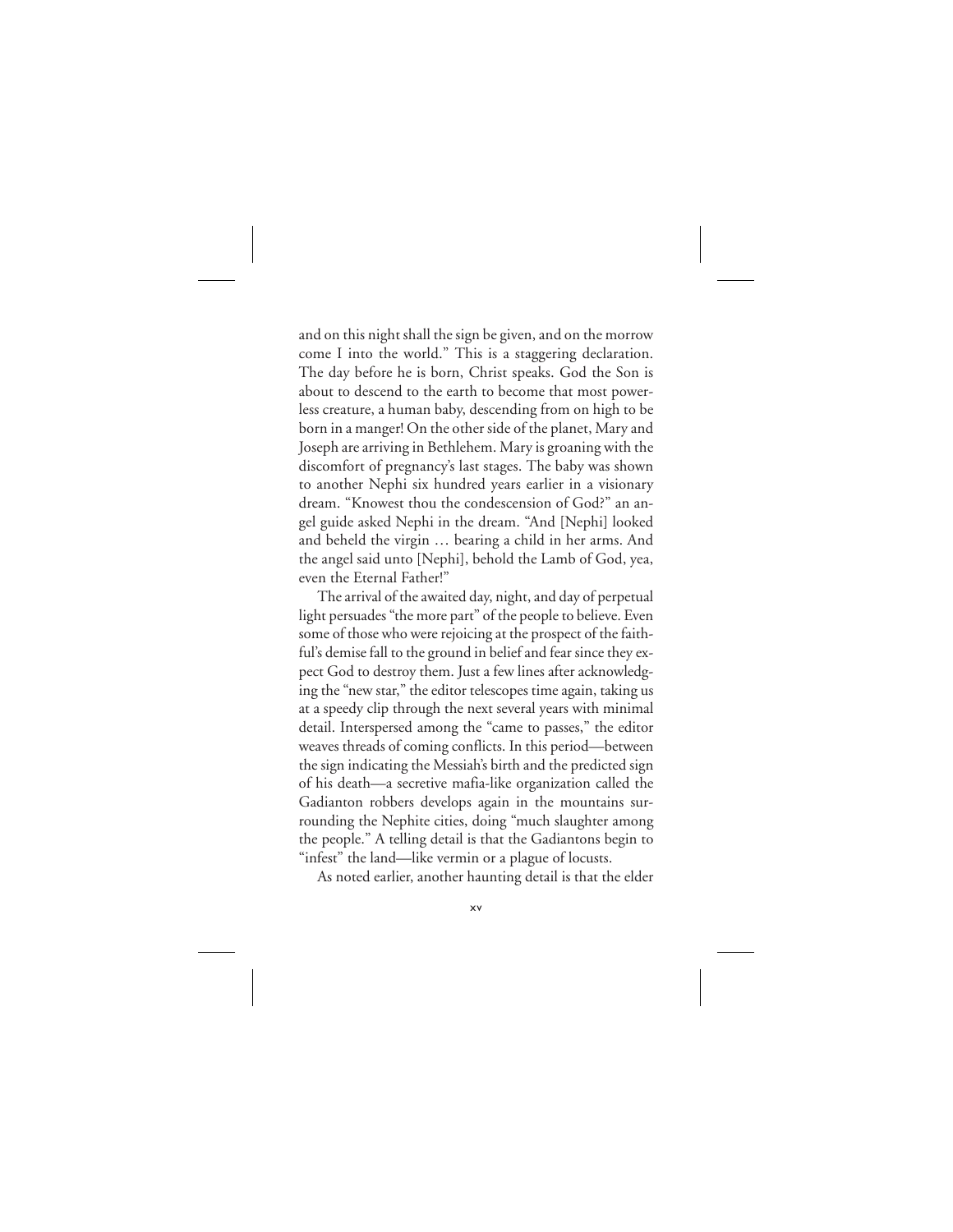Nephi "did not return to the land of Zarahemla, and could no where be found in all the land." Did the younger Nephi hope that his father would come back after the sign of Christ's birth? Had the son sent out a hunting party to locate him? Had he been searching for him all these years? Was there something so disturbing about the return of the Gadianton robbers that Nephi sought his father for his wisdom and assistance? Again, the record does not say.

The account of the battles with the Gadianton robbers is colorful and epic. In the nineteenth year since the sign of the Messiah's birth, "the battle commenced … [and] great and terrible was the slaughter thereof, insomuch that there never was known so great a slaughter among all the people of Lehi since he left Jerusalem." Given how many slaughters we have read about so far, that puts this gory scene into perspective.

I will leave the reader to discover the specific intrigues and strategies of the battle. I imagine Mormon, the military hero, enjoyed including these accounts. I have never been able to appreciate their value, but I admit there is much in our scriptures which eludes me. Take, for example, the following about the Gadianton leader named Zemnarihah:

Zemnarihah was taken, and hanged upon a tree, yea, even upon the top thereof until he was dead. And when they had hanged him until he was dead, they did f[e]ll the tree to the earth, and did cry with a loud voice, saying, May the Lord preserve his people in righteousness and in holiness of heart, that they may cause to be fell[ed] to the earth all who shall seek to slay them because of power and secret combinations, even as this man hath been fell[ed] to the earth. … And it came to pass that they did break forth, all as one, in singing and praising

xvi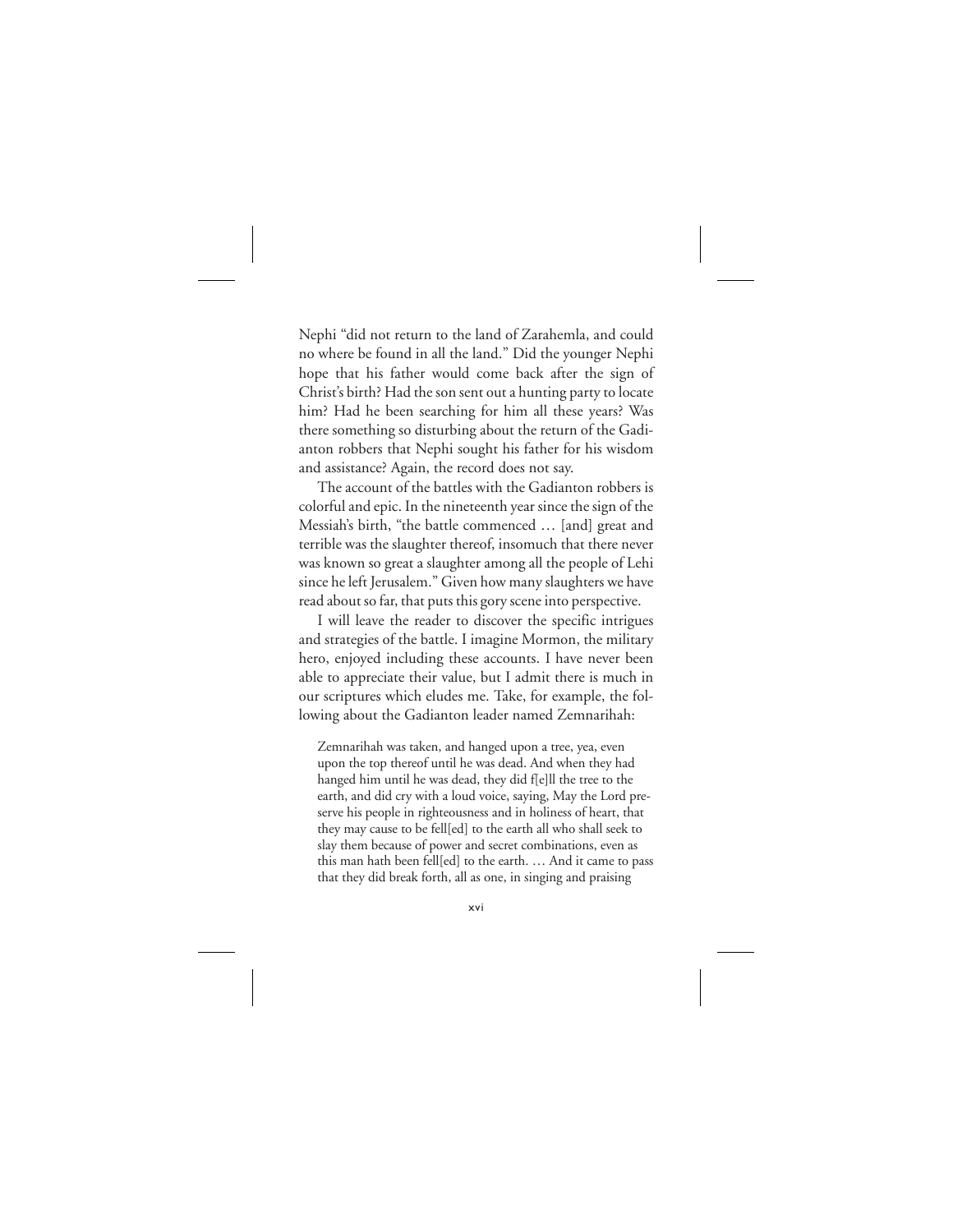their God, for the great thing which he had done for them, in preserving them from falling into the hands of their enemies.

This singing is reminiscent of the jubilation of the freed Hebrew slaves in Exodus:

Then sang Moses and the children of Israel this song unto the Lord, and spake, saying, I will sing unto the Lord, for he hath triumphed gloriously; the horse and his rider hath he thrown into the sea. The Lord is my strength and song, and he is become my salvation … The Lord is a man of war: the Lord is his name (15:1-4).

As I say, I do not get this. I understand the gratitude and exultation for being freed from captivity and death. But singing songs about the enemy's awful deaths? Scholars have found a lot of ancient and intriguing symbolism in this singing ritual, but it is clearly not the kind of singing I want to do.

After the conquest over the Gadianton robbers, the Nephites live in peace for a few years until pride, riches, lawyers, merchants, and officious functionaries start causing trouble. Soon the church is "broken up in all the land, save it were among a few of the Lamanites, which were converted unto the true faith." How is it that people go from evil to good and back to evil again so quickly? How, after such tremendous and recent fulfillment of prophecy, can they begin to be "less astonished at a sign"? I understand that there are "lyings sent forth among the people by satan," but the speed is dizzying.

While the people are getting more and more corrupt, "there began to be men inspired from heaven, and sent forth, standing among the people in all the land, preaching and testifying boldly of the sins and iniquities of the people, and

## xvii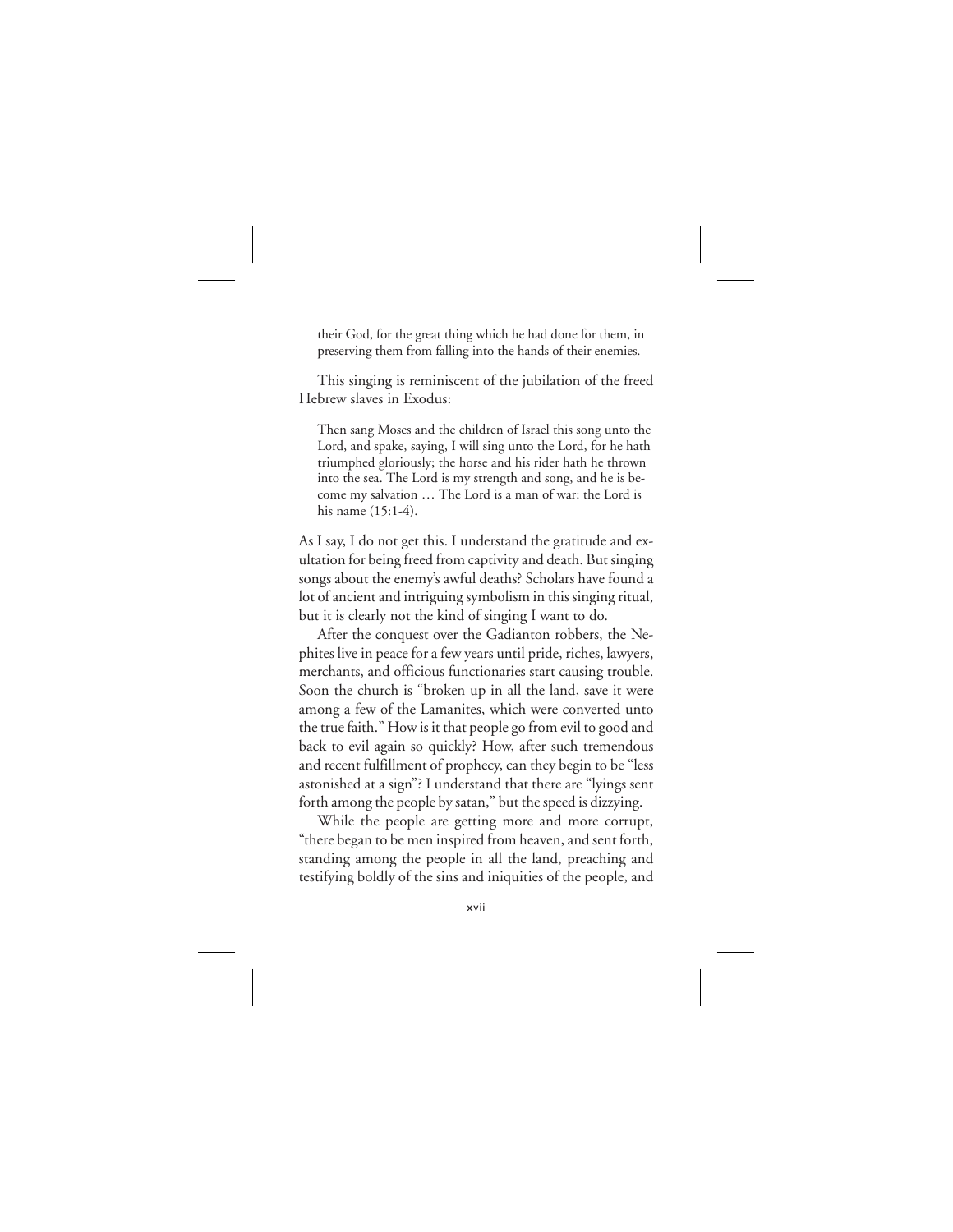testifying unto them concerning the redemption which the Lord would make for his people." As usual, the people do not want to hear what the prophets have to say, so they kill them. This time the murder is the undercover work of corrupt judges who are in league with the devil and plot to destroy the Lord's people. A part of their plan is to dispense with the governor, enthrone a king, and abolish liberty. They never get far enough along to set up a king, but they do dismantle the government. A tribal system holds forth, and although they have "some degree" of peace in the land, "their hearts [are] turned from the Lord their God, and they … stone the prophets and … cast them out from among them."

Nephi, his father long gone and his people corrupt once again, knows what fate befalls the prophets. Grieved for his people, he goes about preaching among them "with power and great authority." Angels minister to him daily; he casts out devils and unclean spirits; after his brother has been murdered for preaching, he raises him from the dead. Mormon, the editor, says that Nephi does so much among his people that recording just a part of it will not do him justice, "therefore they are not written in this book." Despite Nephi's miraculous power and attendant miracles, only a stalwart few convert and demonstrate faith in Jesus Christ, repentance, and baptism for the remission of sins.

Chapter IV begins with urgency. This time, calculating from Samuel's predictions, the people wonder if or when a sign of Christ's death with its three days of darkness will occur. They do not have to wait long. Samuel's every prediction comes to pass, borrowing a phrase here. Specific cities sink into the sea, catch fire, or are caught in the upheaval of

xviii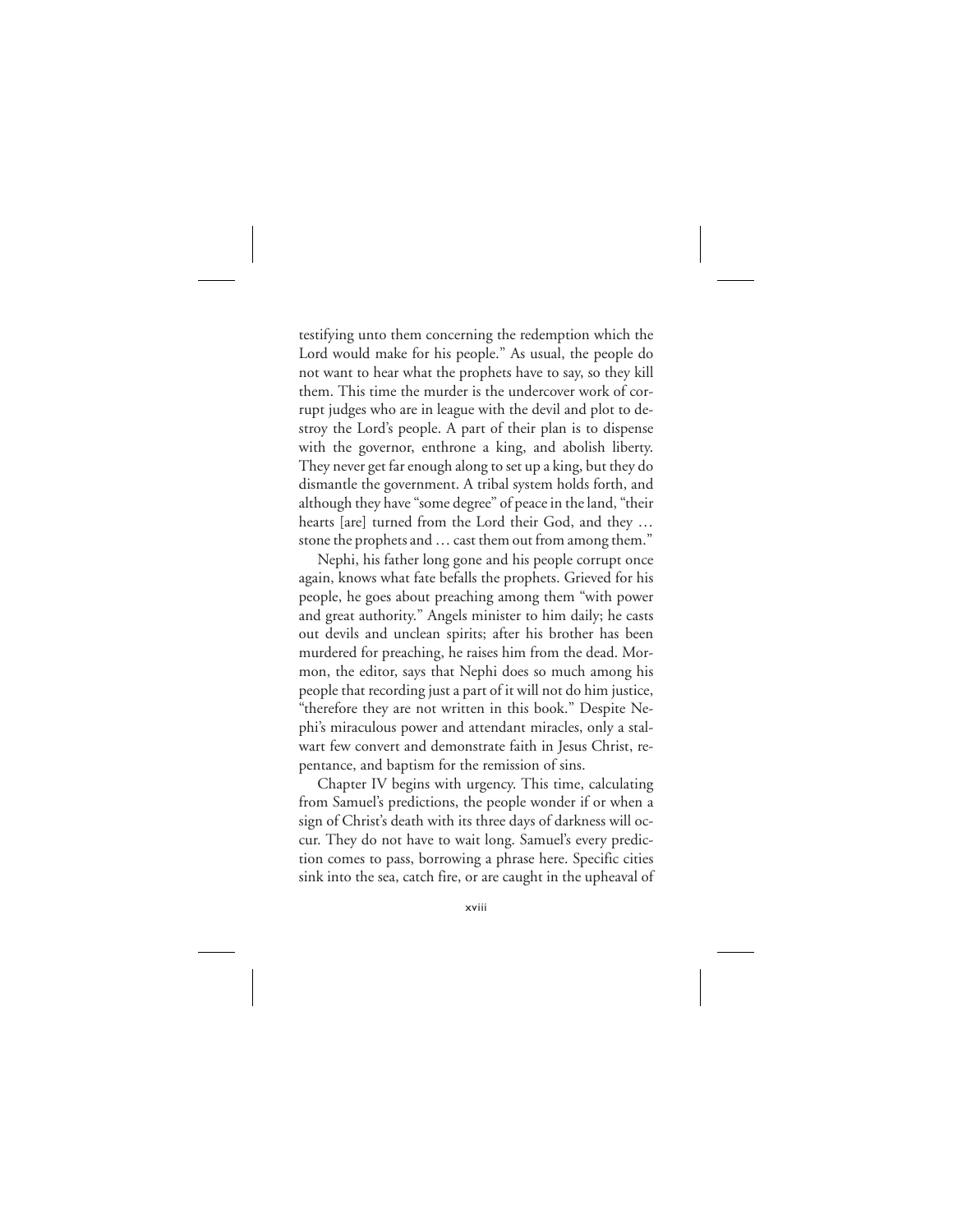mountains. The writing is to the point. "The whole face of the land changed"; "highways were broken up, and the level roads were spoiled, and many smooth places became rough"; "rocks were rent in twain; yea, they were broken up upon the face of the whole earth, insomuch that they were found in broken fragments, and in seams, and in cracks upon all the face of the land." After the tempest and earthquakes, "there was thick darkness upon the face of all the land." The destruction and catastrophe Samuel prophesied had come to pass in every feature and phrase.

Then, rising above the "great mourning, and howling, and weeping among all the people," comes a voice heard by all the inhabitants. In his own voice, Jesus Christ grieves for the loss of so many souls. Calling the Nephite cities by name, He mourns the devastation wrought "that the blood of the prophets and the saints shall not come up any more unto me against them"—a refrain He repeats four times in chapter IV. Then, turning to those spared and grieving and I would imagine awestruck and not a little fearful since they had not fully repented—He continues:

O all ye that are spared, because ye were more righteous than they! will ye not now return unto me, and repent of your sins, and be converted, that I may heal you? … If ye will come unto me, ye shall have eternal life. Behold, mine arm of mercy is extended towards you, and whosoever will come, him will I receive; and blessed are they which cometh unto me.

Then He announces, as if any within the sound of his voice could be doubtful: "Behold I am Jesus Christ, the Son of God. I created the Heavens and the earth, and all things

## xix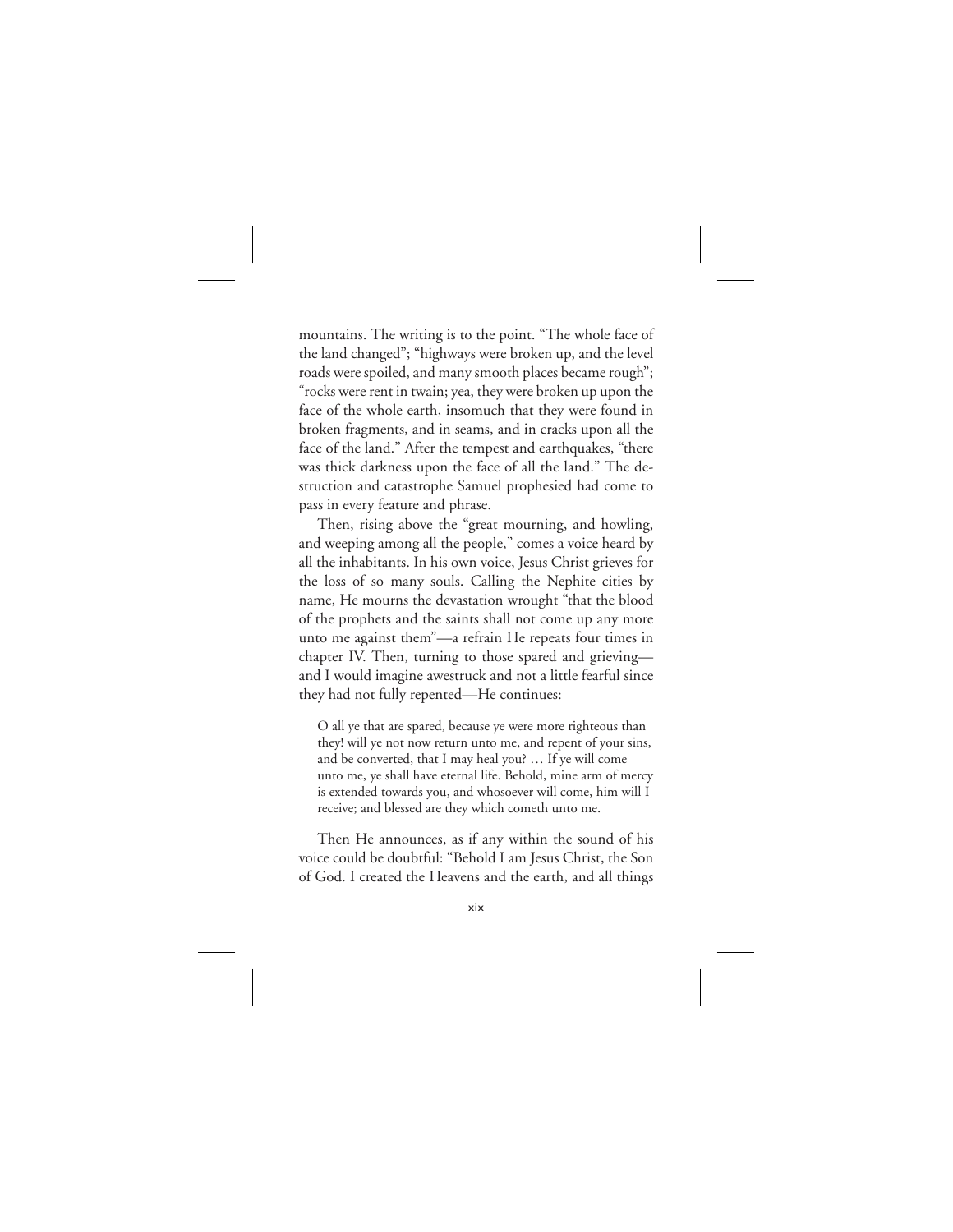that in them is. I was with the Father from the beginning. I am in the Father, and the Father in me; and in me hath the Father glorified his name." To the people enveloped in utter darkness and death, He declares that He is "the light and the life of the world." Imagine how those words would sound to those who are stumbling around in total blackness—no sunlight, no candles, no firelight. Who would not be drawn to this Light after such darkness?

The people bear witness to the destruction of their government, the end of their society, and the end of the landscape as they knew it. Surely all is lost, broken, irreparable, irredeemable. But the assuring voice tells them that He is "Alpha and Omega, the beginning and the end," and has not come into the world to destroy it but to "bring redemption" to its people, "to save the world from sin." What conditions does He demand? "Ye shall offer for a sacrifice unto me a broken heart and a contrite spirit … therefore whoso repenteth and cometh unto me as a little child, him will I receive; for of such is the kingdom of God. … For such I have laid down my life, and have taken it up again; therefore repent, and come unto me ye ends of the earth, and be saved."

After this potent message, the record continues with this interesting observation:

[A]ll the people of the land did hear these sayings, and did witness of it. And after these sayings there was a silence in the land for the space of many hours; for so great was the astonishment of the people that they did cease lamenting and howling for the loss of their kindred which had been slain; therefore there was silence in all the land for the space of many hours.

xx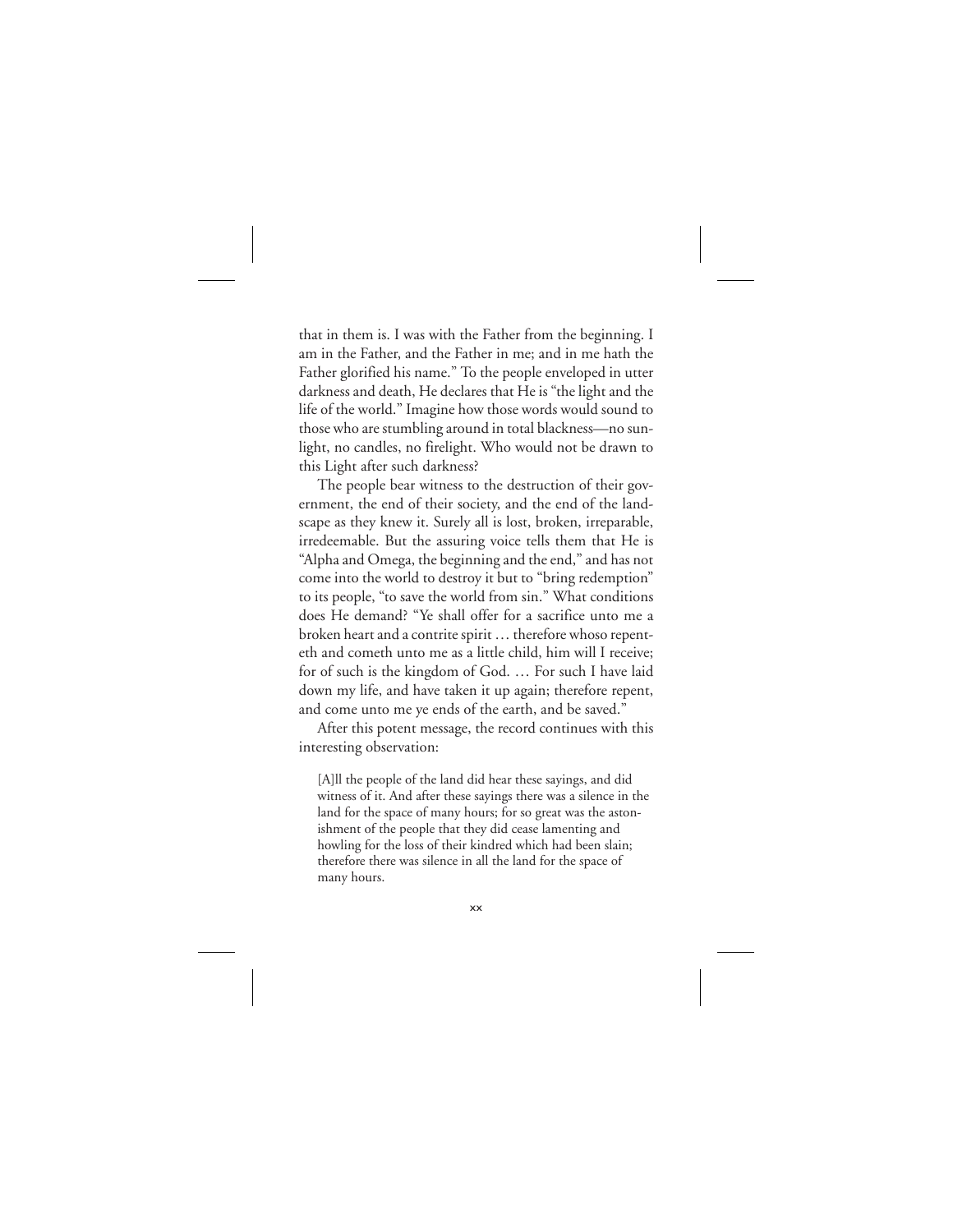In other words, they shut up and took the note.

The voice from heaven cries out again, this time in the imagery of a mother hen gathering her chicks. Mourning over the house of Israel—both for the Lehites and the people of Jerusalem—Jesus wails, "How oft have I gathered you as a hen gathereth her chickens"; "how oft would I have gathered you as a hen gathereth her chickens and ye would not"; "O ye house of Israel, whom I have spared, how oft will I gather you as a hen gathereth her chickens under her wings, if ye will repent and return unto me with full purpose of heart." If I were a spared Lehite on *terra incognita*—this strange new land still shifting, groaning, and heaving—I would want to take refuge under the Messiah's wing! I want that shelter now.

When the days of darkness and mourning pass, "the earth cleave[s] together again," we are told. The people turn their tears and sorrow into "praise and thanksgiving unto the Lord Jesus Christ, their Redeemer." At this point in the narrative, the editor breaks in. Whether it is Nephi, the record keeper, or Mormon, the compiler, is not clear. In any case, I will break in with a few comments here as well.

I have a strong connection to the account of Christ's appearance in the Americas. Back in the early 1980s, as a convert of just a decade or so, I happened on a sermon by a prominent LDS speaker that troubled me to my core. His thesis was that church members were pursuing an "unwise" course in establishing a personal relationship with Jesus Christ. To him it seemed too familiar, not sufficiently reverential. He articulated his views about the specific and precise functions of each member of the Godhead and what emotions we should attach to each.

xxi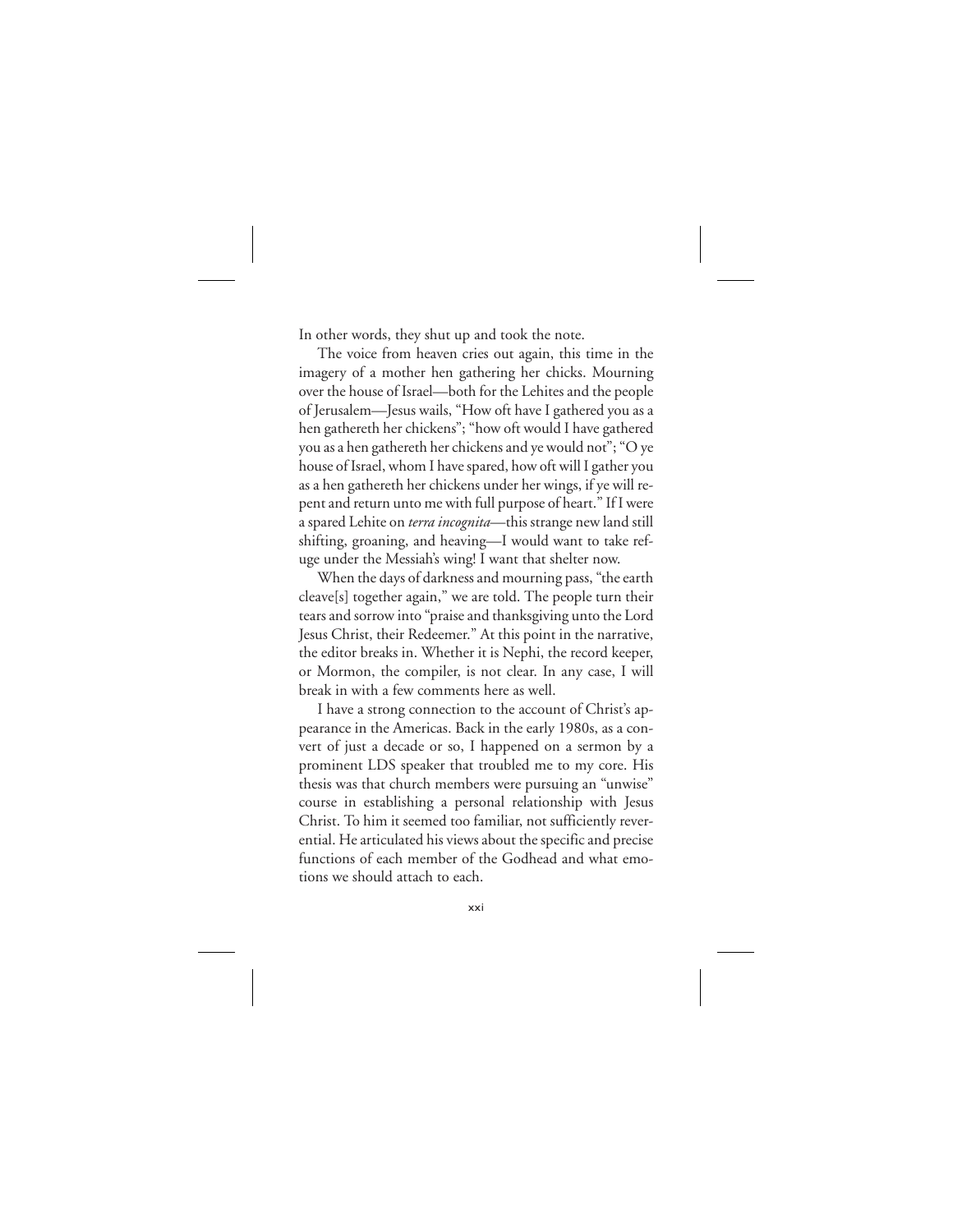His remarks ran counter to everything I knew about my spiritual life before and after joining the church. Give up my personal relationship with Christ? That was heretical to me. If being a Mormon required giving that up, I could not possibly stay Mormon. What had I gotten myself into? Just what did Mormons believe about Jesus anyway? I was troubled and confused until I decided to read through the Book of Mormon, more thoroughly this time and with full attention. I underlined every reference to Christ, searching for understanding. What if that speaker had accurately depicted Mormon theology?

As I read on past the first two books of Nephi and into Alma, it became clear that the focal point of the book was going to be the appearance of the Savior in the Americas. Everything before it looked forward to that event; everything after it referred back to it. What would Christ say at this long awaited event? What would His first words be? How would He distill His message? It was critically important to know. Was there going to be room for me to stay within the church or not?

I read through the account of His speaking from heaven to the chaotic, suffering survivors and felt buoyed by the spirit of it. But when I got to 3 Nephi (chapter V), the text spoke to me more directly than any passage ever had in the volume. I thrilled at the personal, intimate invitation for each person to come, one by one, to touch the Savior's wounds. Afterward, the people fall at the feet of Jesus and worship Him. He intervenes to clear up details about the ordinance of baptism, pleading that "there shall be no disputations among you."

xxii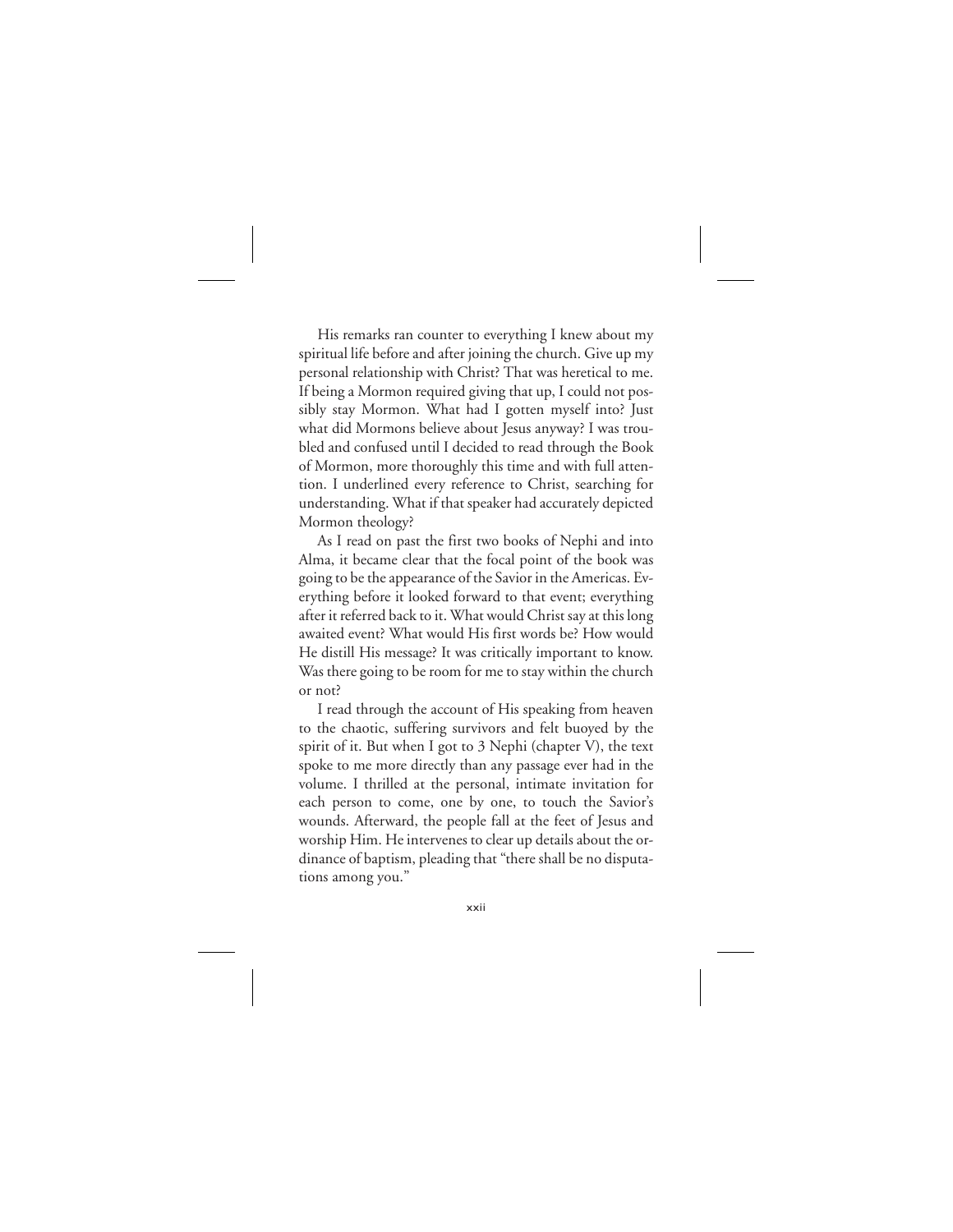To eliminate disputes over one particular doctrine, He clarifies His relationship with other members of the Godhead in a majestic, almost musical canon. He explains that "the Father, and the Son, and the Holy Ghost are one; and I am in the Father, and the Father in me, and the Father and I are one"; "I bear record of the Father, and the Father beareth record of me, and the Holy Ghost beareth record of the Father and me." In a slight variation a few verses later, he says again: "And thus will the Father bear record of me; and the Holy Ghost will bear record unto him of the Father and me: for the Father, and I, and the Holy Ghost, are one."

At this most crucial juncture in the Nephite timeline, Jesus feels this explanation is clear enough and important enough to repeat it at least three times without further elaboration. This spare, circular, energetic, free flowing "bearing of record" is important to me. Apparently God is as little interested in parsing His identity to the Nephites as He was to Moses.

Besides this witness to the unity of the Godhead, Jesus defines His core doctrine. He says, "The father commandeth all men, every where, to repent and believe in me; and whoso believeth in me, and is baptized, the same shall be saved. … Ye must repent, and become as a little child, and be baptized in my name, or ye can in nowise receive these things." Again, in case we missed it the first two times, He says: "Ye must repent, and be baptized in my name, and become as a little child, or ye can in nowise inherit the kingdom of God." Then, to bring the point home to those who have just experienced tempests, winds, floods, and shifting foundations, He adds: "Whoso shall declare more or less than this, and estab-

xxiii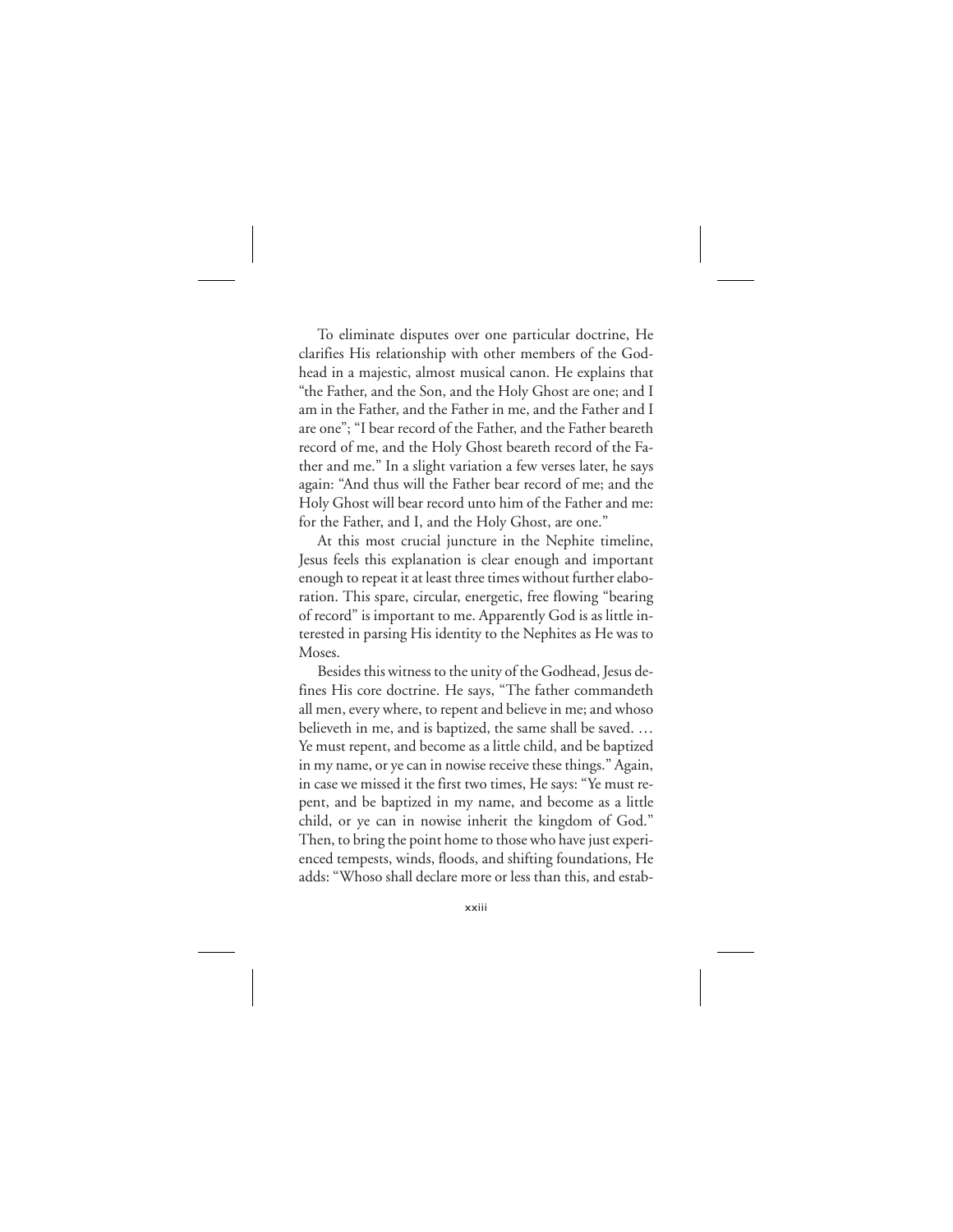lish it for my doctrine … buildeth upon a sandy foundation, and the gates of hell standeth open to receive such, when the floods come, and the winds beat upon them."

I find Jesus' distilled declaration of doctrine a relief—His comforting wings around me. In this central story of the Book of Mormon is the heart of the gospel message. The caution about affirming "more or less than this" is satisfying. I do not understand the approach of that speaker who disturbed me so. I find the hunt for theological precision futile and in the end spiritually unproductive, if not worse, since Jesus describes it as tempting the gates of hell. I recall Joseph Smith's response to the censure of a man for teaching "incorrect doctrine." He said:

I do not like the old man being called up for erring in doctrine. It looks too much like the Methodists, and not like the Latter-day Saints. Methodists have creeds which a man must believe or be asked out of their Church. I want the liberty of thinking and believing as I please. It feels so good not to be trammeled" (*Documentary History of the Church,* 5:340).

In 3 Nephi we learn there is room for both me and the troubling speaker. By coming to Christ as a little child, I take Christ's challenge to avoid "disputations … concerning the points of my doctrine. … [H]e that hath the spirit of contention, is not of me. … Behold, this is not my doctrine, to stir up the hearts of men with anger, one against another; but this is my doctrine, that such things should be done away." I learn to make room for those whose approach differs from mine, for those whose brains and hearts crave the concrete and defined where mine feasts on paradox and koan. My

xxiv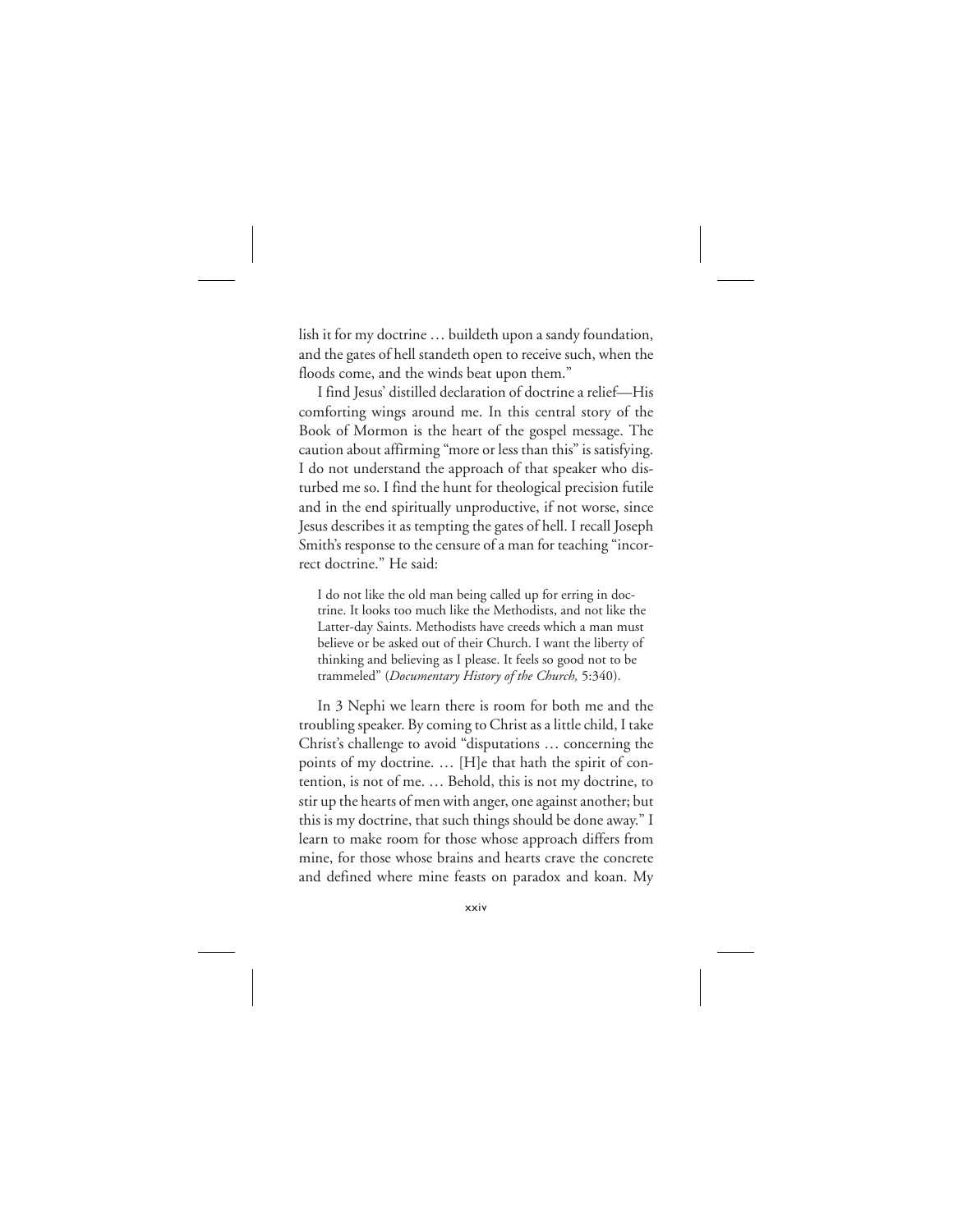reading of 3 Nephi during those anxious days tethered me to this Mormon place.

Now back to the text. Christ's sermons, delivered to the gathered repentant multitude, fill the remainder of 3 Nephi. These are the moral instructions for those with broken hearts and contrite spirits. Much of his first address is similar to his Sermon on the Mount in the New Testament. This new audience has just seen loved ones die, has endured threats and persecution, has hungered and thirsted through wars and chaos, and has wandered in spiritual and physical darkness. In the context of their experience, Christ's words shimmer with mercy and affection.

His "blesseds" are offered to "the poor in spirit, which cometh unto me," "the meek," "they which do hunger and thirst after righteousness," "the merciful," "the pure in heart," "the peace-makers," "they which are persecuted, for my namesake." He wants them "to be the light of this people," to "let your light so shine before this people, that they may see your good works, and glorify your Father which is in Heaven." He wants them to "love your enemies, bless them that curse you, do good to them that hate you, and pray for them which despitefully use you and persecute you." "Old things are done away," He says, "and all things have become new." Also, "If therefore the light that is in thee be darkness, how great is that darkness!"

After this sermon to the multitude, He instructs these people whose government has been dismantled and who only now emerge out of days of dying and darkness, "Behold, I am the law, and the light: Look unto me, and endure to the end, and ye shall live: for unto him that endureth to

xxv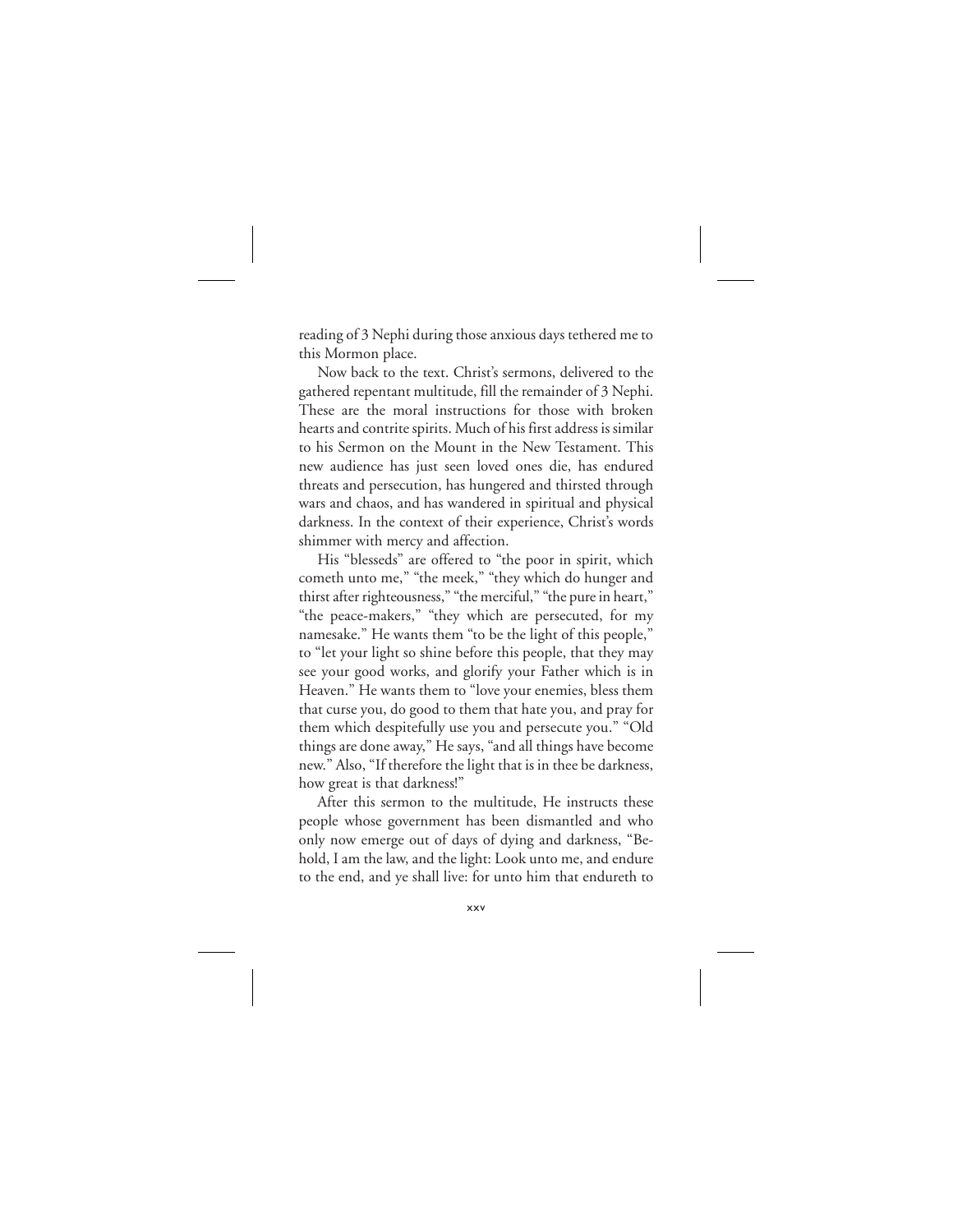the end, will I give eternal life." He talks about the lost tribes and gathering all believers from the "four quarters of the earth." He bids the overwhelmed believers to go "unto your homes, and ponder upon these things … and prepare your minds for the morrow." He promises that He will visit them again. The people, unwilling to leave Him even for the night, are in tears.

Chapter VIII is exquisitely tender. Jesus lingers, healing the sick, calling for the children, blessing them one by one, weeping his own tears of joy. In one of the most poignant images in scripture, He says:

Behold your little ones. And as they looked to behold, they cast their eyes towards Heaven, and they saw the Heavens open, and they saw angels descending out of heaven as it were, in the midst of fire; and they came down and encircled those little ones about; and they were encircled with fire; and the angels did minister unto them.

Here is the counterpart to Samuel the Lamanite's chilling image of the "wicked and … perverse generation" described in Helaman (chapter V), the circle of demons set to destroy souls. It is the divine triumph of God's angels over the demons.

After this angelic ministering to the children, Jesus introduces the sacrament, gives more instruction, blesses His chosen disciples, and leaves. The people rush to tell others about Jesus. Where have these others been, I wonder. In any case, they are told that "on the morrow" they can see for themselves. The next day, the twelve chosen disciples (the word apostle is not used) meet, pray, are baptized, and

xxvi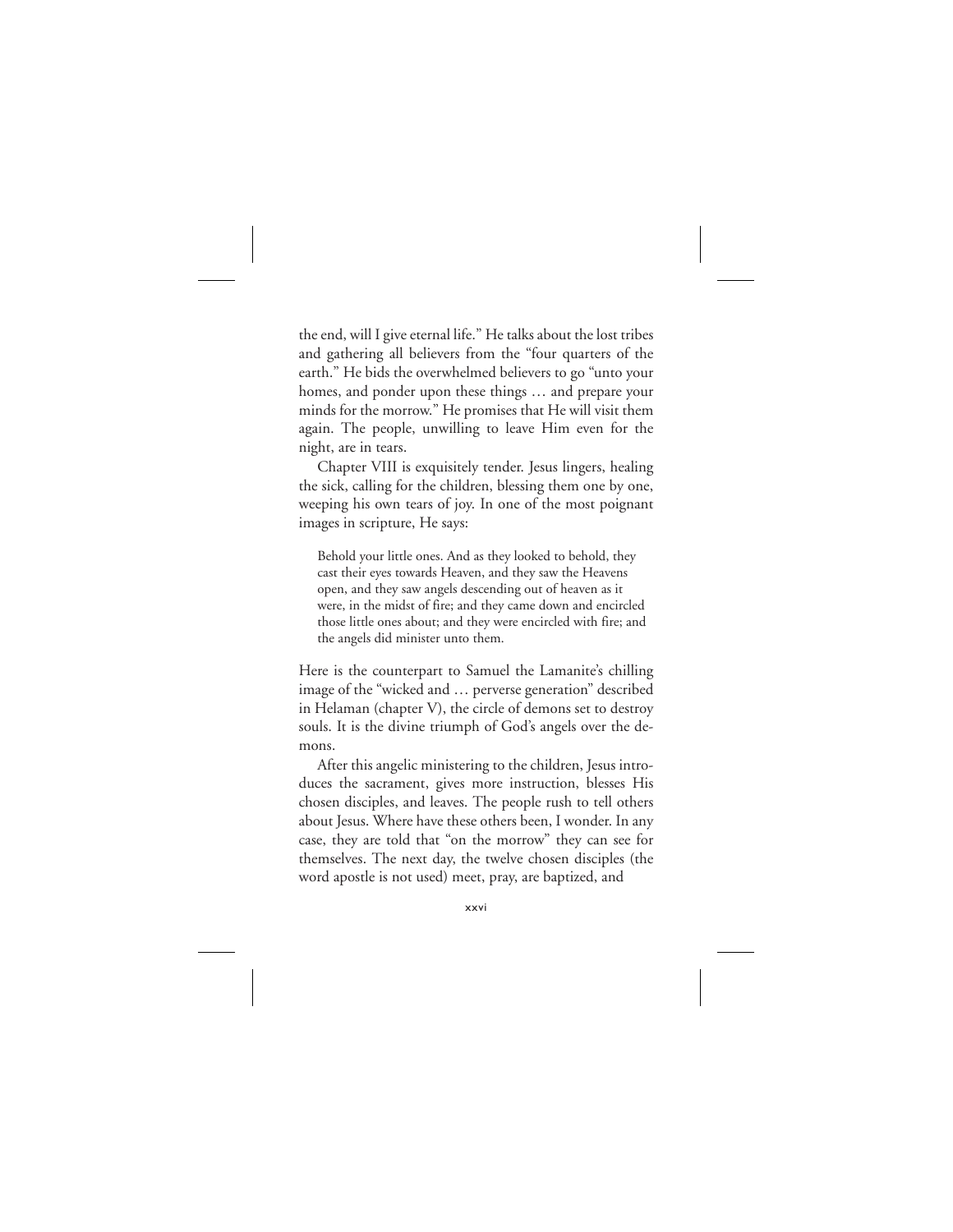the Holy Ghost did fall upon them, and they were filled with the Holy Ghost, and with fire. And behold, they were encircled about as if it were fire … and angels did come down out of heaven, and did minister unto them. And … while the angels were ministering unto the disciples, behold, Jesus came and stood in the midst, and ministered unto them.

Jesus miraculously provides wine and bread for the sacramental emblems.

Jesus asks to see the Nephite scriptures. He requires adjustments to the record when He finds no account of the resurrection of "many saints" foretold by Samuel and fulfilled with Jesus' appearance. Is this to underscore the physicality of resurrection? To demonstrate that prophecies have been fulfilled in their own time? To enhance their appreciation of the Lamanite prophet? To make sure the record is accurate? Perhaps all of the above. The New Testament makes no mention of Christ requiring anything to be written, but this scripture suggests otherwise. During his Nephite visit, writing "the things which ye have seen and heard" is a frequent command.

The record continues in chapter XII to say "that the Lord truly did teach the people, for the space of three days; and after that, he did shew himself unto them oft, and did break bread oft, and bless it, and gave it unto them." Children's tongues are loosed and they "utter marvellous things; and the things which they did utter were forbidden, that there should not any man write them." Jesus establishes ecclesiastical protocol, commands the people to keep good records, and grants His twelve chosen disciples their hearts' desires. He perceives that three of the Nephite disciples want never to die

xxvii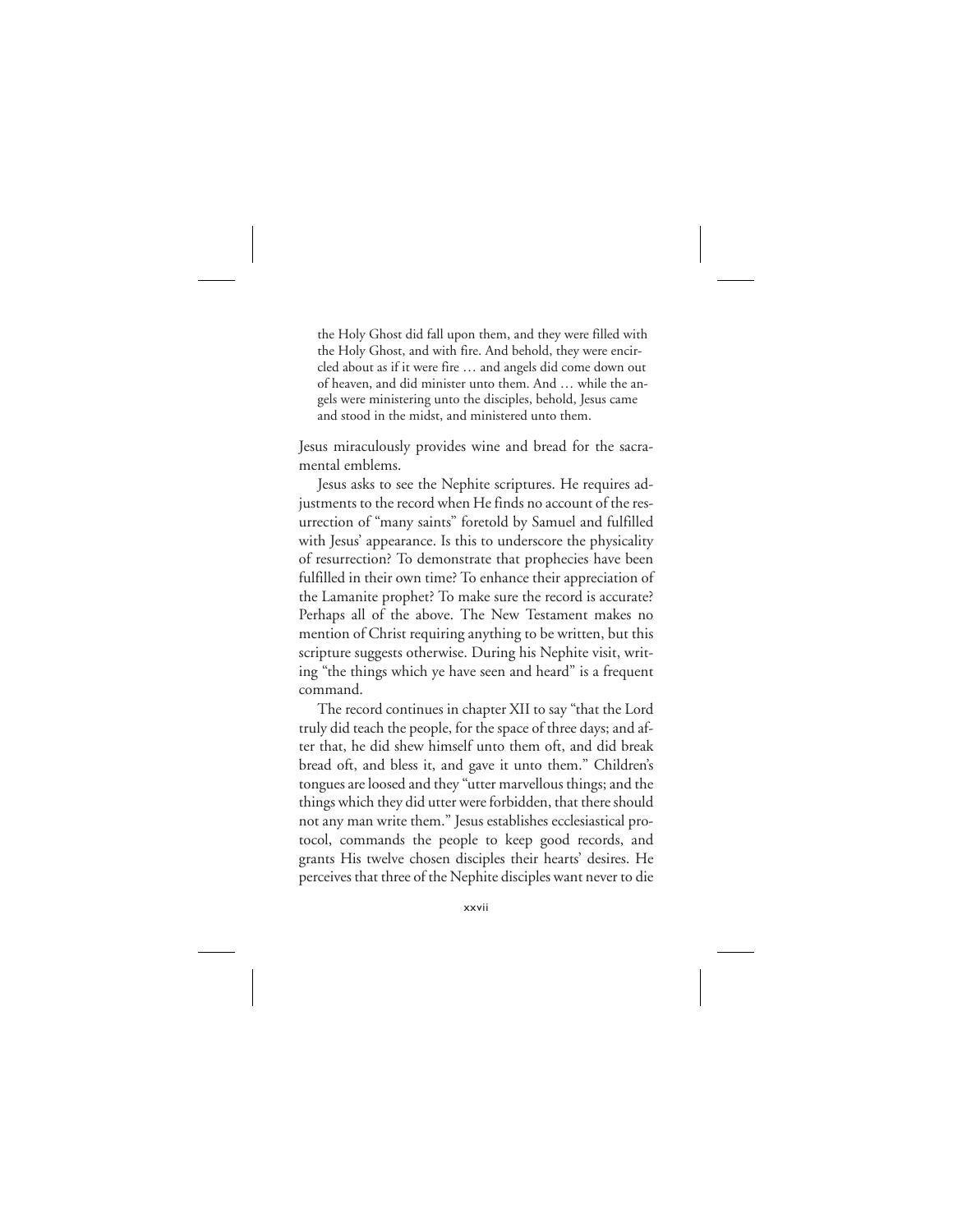but to "bring the souls of men unto [Christ], while the world shall stand." Granted this gift, they are transformed in some way so that they presumably still walk the earth. Enough lore about these men exists that the 2008 *Book of Mormon Gospel Doctrine Teacher's Manual* included this note: "Stories often circulate about the three Nephites who were translated. Members of the Church should be careful about accepting or retelling these stories. You should not discuss them in class."

At His departure, Jesus promises the twelve that their joy will be full and leaves them with the anthem He declared when He first arrived: "I am even as the Father; and the Father and I are one; and the Holy Ghost beareth record of the Father and me; and the Father giveth the Holy Ghost unto the children of men because of me." Then, being "caught up into heaven," all twelve disciples have "unspeakable" holy experiences. They return with remarkable power to escape harm and to preach the gospel, uniting "as many to the church as would believe in their preaching."

Four hundred years later, which is the time Samuel predicted for the Nephites' destruction, the editor, Mormon, concludes the book of 3 Nephi. He calls out beyond his time to tell of the ruin of his people. He envisions the fulfillment of covenants made to every dispersed remnant of the House of Israel. He calls out to the Gentiles to be numbered among God's people.

There is a lot of "calling out" in this section of the Book of Mormon from Helaman V through the end of 3 Nephi. Samuel the Lamanite calls out from the wall. Savages and rebels call out for murder, plunder, and war. Sinners call out woefully because they have not repented sooner. The planet

xxviii